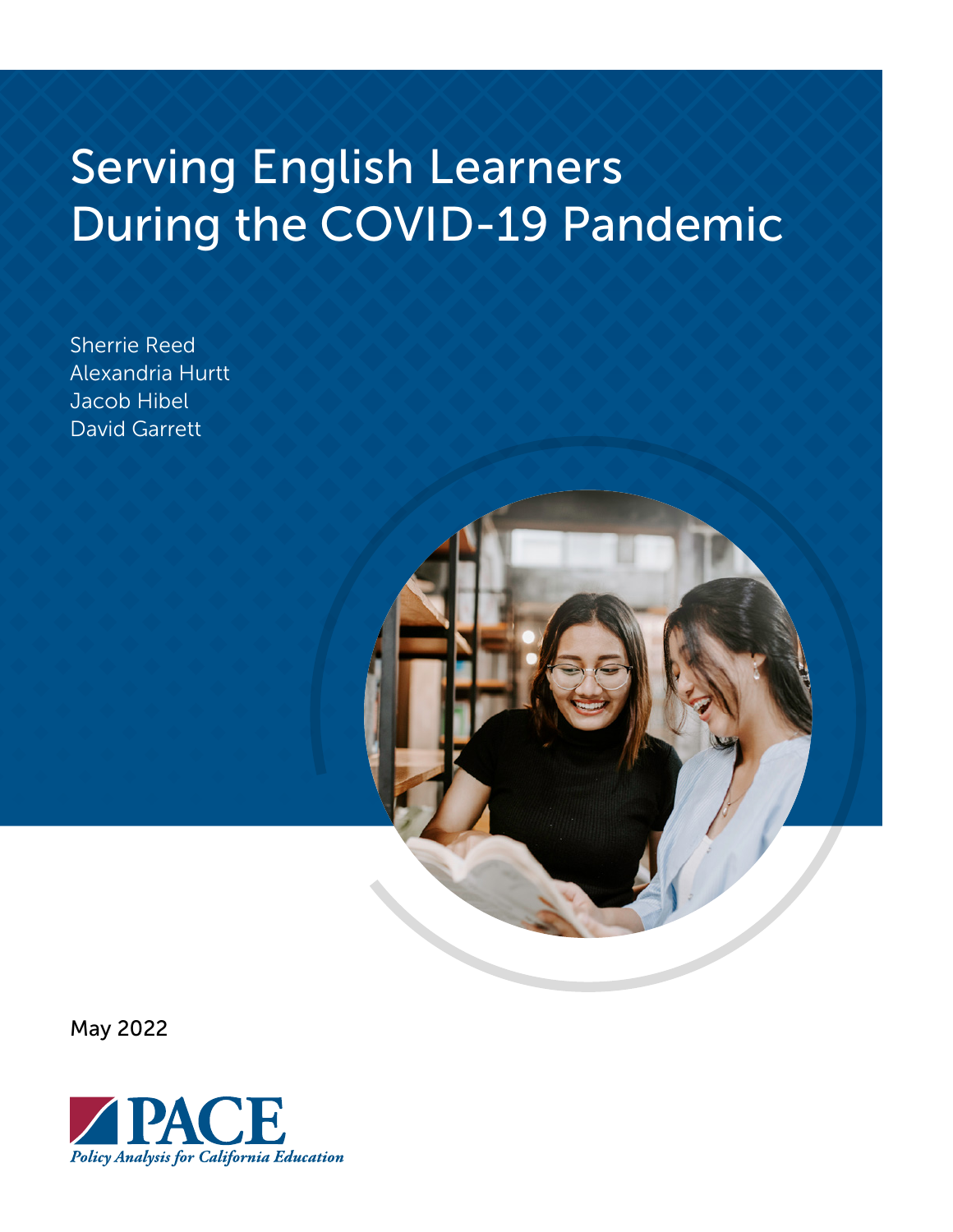## Serving English Learners During the COVID-19 Pandemic

Sherrie Reed, University of California, Davis Alexandria Hurtt, University of California, Davis Jacob Hibel, University of California, Davis David Garrett, University of California, Davis

#### Acknowledgements

The research presented here was supported by the Sobrato Family Foundation, the S. D. Bechtel, Jr. Foundation, and the Stuart Foundation. The authors are also thankful for ongoing support from the College Futures Foundation to the California Education Lab. The opinions expressed are those of the authors alone and do not represent the views of the public agencies or foundations providing funding to the California Education Lab.

This study is the product of a dedicated team at the California Education Lab to whom the authors extend their gratitude, including Kramer Dykeman, Justin Luu, and Jill Hyunh. The authors are also grateful to Francesca Sapien and the undergraduate research assistants who coded copious amounts of data from public school districts' plans and made this project possible: Okuny Awow, Jamaih Belk, Lorena Diaz, Nayeli Figueroa, Madison Ganas, Maggie Garzon, Anna Verdiguel Gillett, Keely Johnson, William Jung, Diyana Khurana, Erick Lopez, Natalie Ken, Nicole Lei, Erin Olafsson-Goldberg, Jennie Read, Carlos Rendon, Sarika Robinson, Jose Samano Catalan, and Zeke Spooner. The authors also wish to thank WestEd and Policy Analysis for California Education as well as Professors Michal Kurlaender, Scott Carrell, and Paco Martorell from University of California, Davis, for their guidance and support of this work.

#### Suggested Citation

Reed, S., Hurtt, A., Hibel, J., & Garrett, D. (2022, May). *Serving English learners during the COVID-19 pandemic* [Report]. Policy Analysis for California Education. [edpolicyinca.org/publications/serving-english-learners-during](http://edpolicyinca.org/publications/serving-english-learners-during-covid-19-pandemic)[covid-19-pandemic](http://edpolicyinca.org/publications/serving-english-learners-during-covid-19-pandemic)

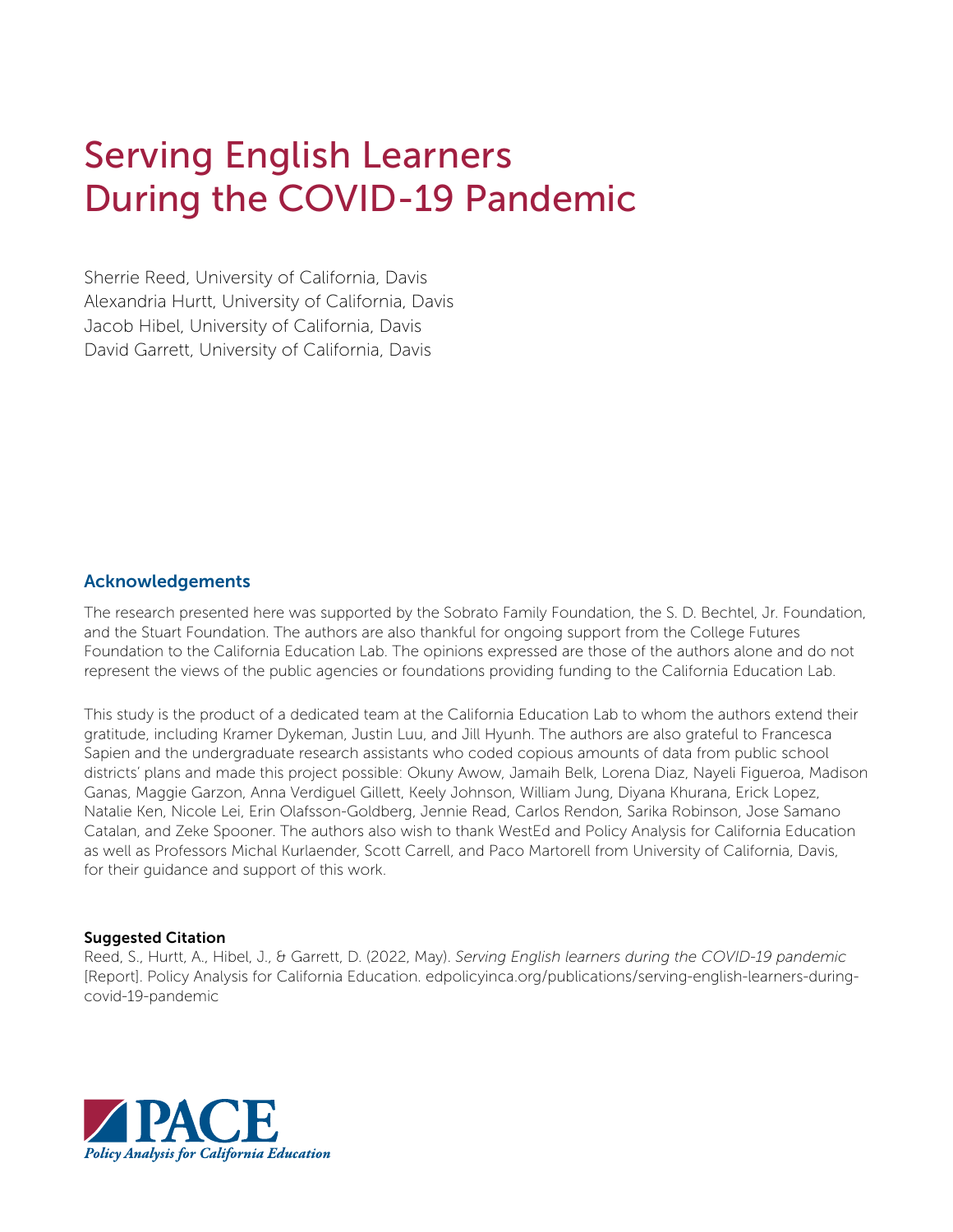## Executive Summary

The COVID-19 pandemic and the resulting changes in schooling have been particularly difficult for students learning the English language. Recent research indicates that nearly 40 percent of English learners (ELs) nationwide were not receiving the services and support they needed to successfully engage with academic content during distance learning and that ELs experienced greater lags in learning than their peers. As the types and quality of instructional supports provided to ELs at school are vital to their educational outcomes, it is critical to understand how these students were supported during a nontraditional school year. This report highlights the ways in which public K–12 school districts planned to support ELs during the first full academic year of the pandemic. Drawing on a multiphase, mixed methods research approach, findings reveal that within their LCPs, districts across California:

- attended to the unique needs of ELs in their plans, with nearly every district outlining how ELs and families would be supported during 2020–21;
- prioritized the needs of ELs in both access to technological resources and potential returns to in-person instruction, with a significant difference emerging between districts serving greater proportions of ELs and those serving fewer;
- identified specific assessments to evaluate lags in learning and facilitate individualized interventions for ELs;
- grounded services in English language development (ELD) strategies;
- planned to offer supplemental services and programs specifically for ELs, including tutoring, office hours, and summer credit recovery programs;
- intended to provide professional development sessions tailored to support the instruction of ELs, including for specific ELD curricula as well as the technological resources that teachers would use during distance education; and
- **offered translation services for parents** to support student learning, although evidence indicates that these services were typically asynchronous and one-way.

Results collectively indicate that districts communicated their intentions to assess student learning and progress, planned to provide both designated and integrated ELD services, and offered supplemental educational services to mitigate lags in student learning. However, in general LCPs included too little detail to determine the extent to which plans for 2020–21 differed from educational programming prior to the pandemic or the sufficiency of districts' plans to ensure student progress in language development and academic learning. Moreover, the legislation mandating the plans did not include measures for adherence to plans or for monitoring student outcomes as a result of plans. Therefore, lingering questions remain about the strategies actually implemented by districts, the educational experiences of ELs during the pandemic, and how those experiences shaped students' academic development.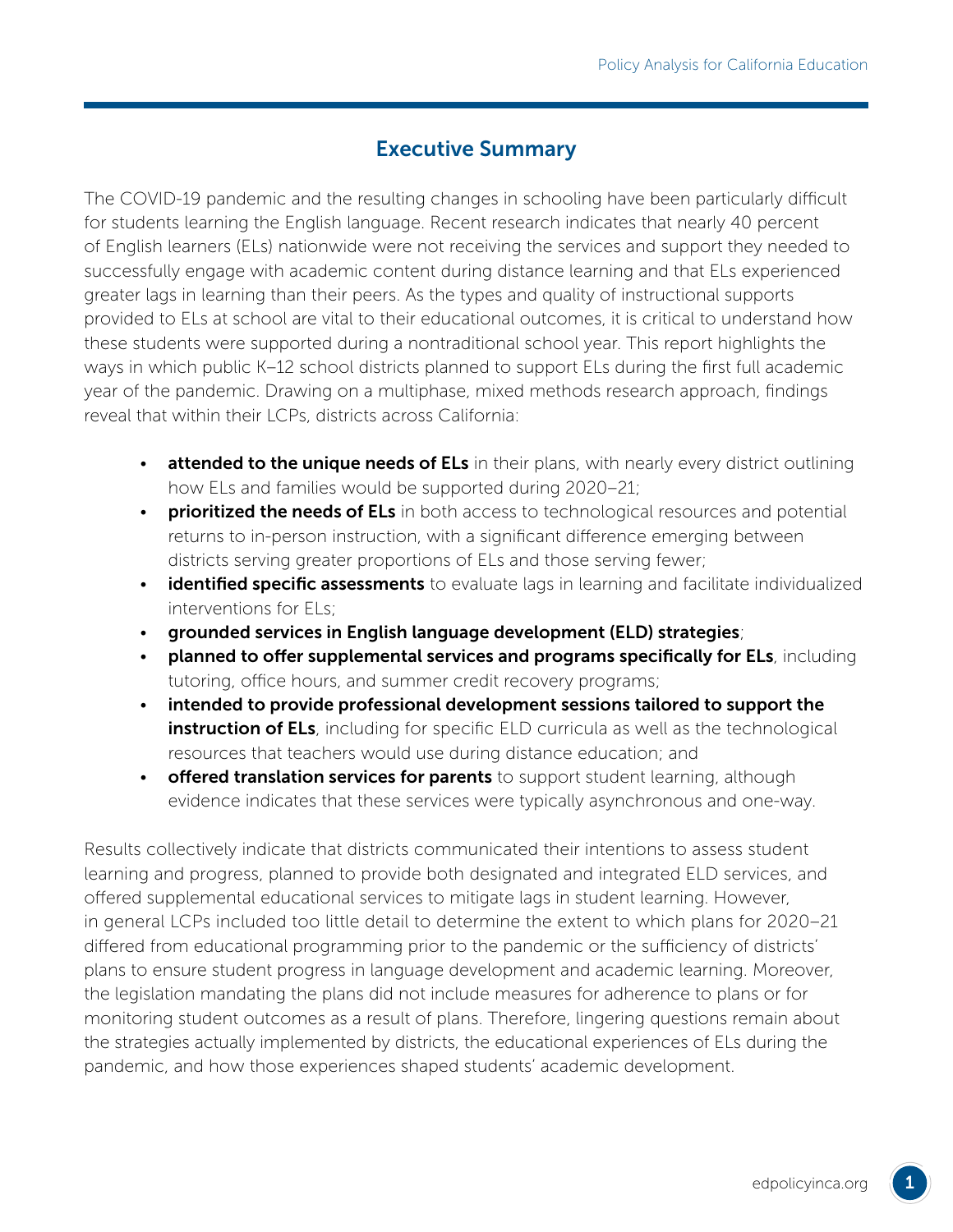

## Introduction

In spring 2020, the COVID-19 pandemic forced school closures and limited in-person instruction across the U.S., ushering in an unprecedented crisis for K–12 schools and the students they serve. Almost immediately, education leaders, teachers, and parents voiced grave concerns about the negative impacts of these changes on students' engagement and learning, especially for members of historically marginalized student populations. Scholars predicted school closures would be particularly harmful for low-income students, students in earlier grades, students with disabilities, and students learning English (Santibañez & Guarino, 2020), potentially compounding existing achievement gaps both nationwide and within California (Reardon et al., 2018). These predictions were validated by the responsive research that followed initial school closures, as surveys of teachers and parents indicated multiple disparities in student learning based on family income, including inequalities in how instruction was delivered (Hamilton et al., 2020; Henderson et al., 2021), the material that was covered (Hamilton et al., 2020), and students' overall engagement [\(Kamenetz, 2020](https://www.npr.org/sections/coronavirus-live-updates/2020/05/27/862705225/survey-shows-big-remote-learning-gaps-for-low-income-and-special-needs-children); Kraft & Simon, 2020; Kurtz, 2020). More recently, a report examining students' academic progress found that, on average, students tested in fall 2020 and winter 2021 performed at lower levels compared to previous cohorts and predictions based on prepandemic data, suggesting that student progress has slowed since schooling disruptions due to COVID-19 (West & Lake, 2021).

The pandemic and resulting changes in schooling have been particularly difficult for the subgroup of students learning the English language. Parent surveys conducted in California early in the pandemic (April 2020) revealed the difficulty that non-English-speaking families faced in understanding communications about changes to school operations, support services, and directions for navigating distance learning (Education Trust-West, n.d.; Parent Institute for Quality Education, n.d.). Moreover, surveys of both parents and teachers indicated that nearly 40 percent of English learners (ELs) able to participate in remote instruction were not receiving the designated services and support to successfully engage with academic content during distance learning (Parent Institute for Quality Education, n.d.; Vizcarra, 2020). As the pandemic stretched on, these challenges accumulated, and academic performance lagged. Recent evidence from the CORE Data Collaborative in California suggests that English learners experienced greater lags in learning (compared to expected progress) in both English language arts (ELA) and math, on average, than their counterparts (Pier et al., 2021).

These emergent trends, in addition to unsettling early research results, prompted rapid response from both policymakers and educators. At the state level, legislators addressed student engagement and equity concerns, in part, through the adoption of Senate Bill 98 (SB-98), which required local educational agencies (LEAs)<sup>1</sup> to complete Learning Continuity and Attendance Plans (LCPs) detailing their strategies to (a) ensure continuity of learning, including

<sup>&</sup>lt;sup>1</sup> In California, LEAs include public school districts, county offices of education, and charter schools.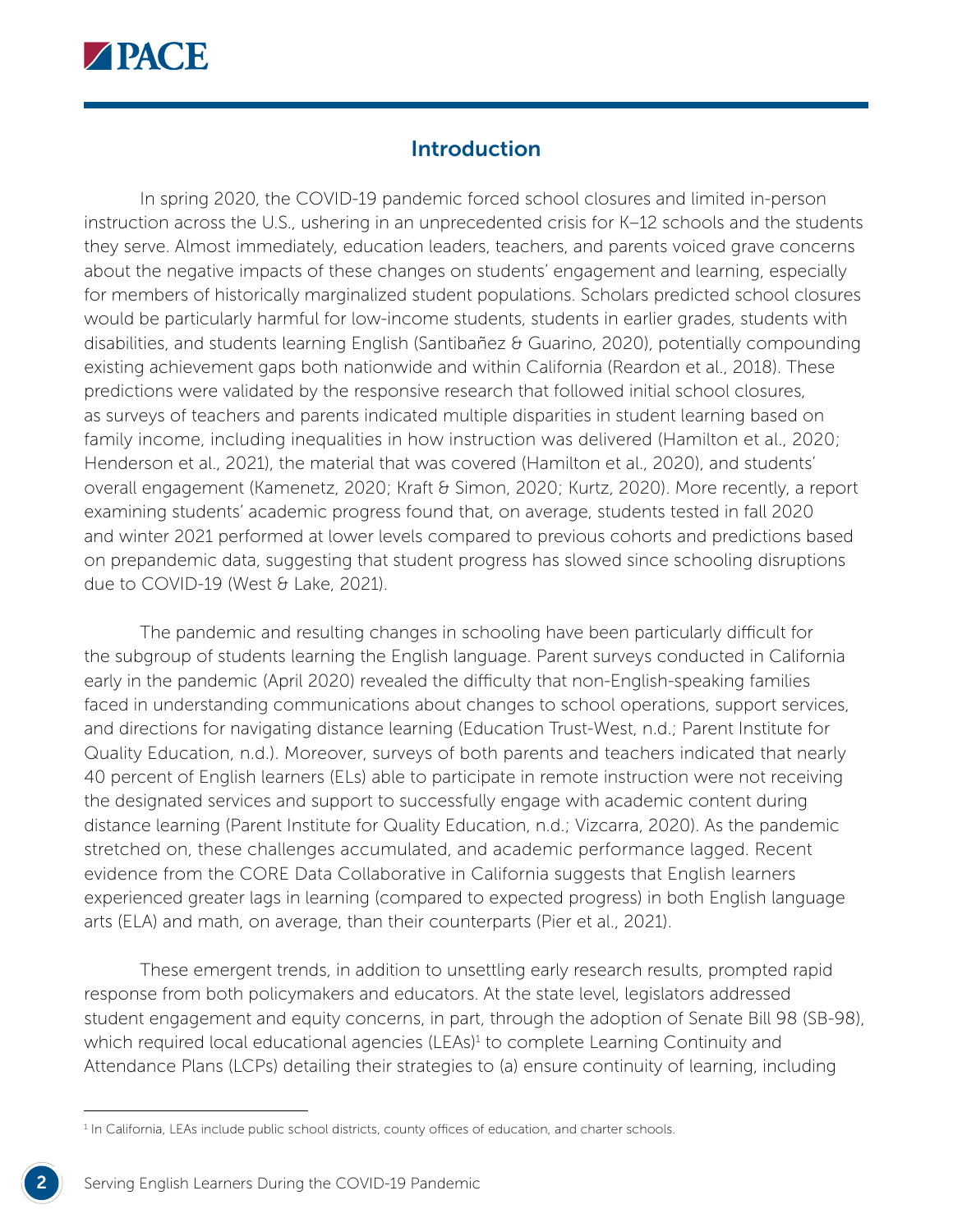in-person and remote instruction as well as access to technological resources; (b) evaluate and support students' academic progress and overall well-being (that is, physical, mental, and socialemotional health); (c) monitor attendance and engagement; and (d) outline targeted supports for students with disabilities and English learners. Yet prior research suggests that planning mandates and templates for LEAs may not lead to the development of plans that sufficiently address the needs of English learners in California (Lavadenz et al., 2018). LCPs may reflect similar limitations in outlining asset-based approaches to support English learners. Moreover, there is no infrastructure in place for comprehensive monitoring of the implementation of LCPs and, more broadly, the educational approaches taken by the state's nearly 1,000 LEAs in response to the pandemic.

Together, the early evidence that English learners lacked adequate access to services during the onset of COVID-19 and ensuing school closures, prior research suggesting that planning mandates are not sufficient to address the needs of English learners, and the fact that more than 40 percent of the state's 6 million K–12 students speak a language other than English at home and 20 percent are eligible to receive supplemental instruction services as English learners (Education Data Partnership, 2021) indicate that it is critical to understand how LEAs planned to support these students—who were already facing complex challenges—during a nontraditional school year. Knowing the investments that districts intended to make, in terms of services and resources, is necessary context for both policy and practice, extending beyond educational outcomes (that is, academic progress) to examine more closely their potential inputs in support of broader recovery efforts.

Part of a larger review of local plans in California within the context of COVID-19,<sup>2</sup> this report leverages LCPs to examine how public school districts planned to support English learners during an academic year characterized by uncertainties. Findings reveal that districts communicated their intentions to assess student learning and progress, planned to provide both designated and integrated English language development (ELD) services, and offered supplemental educational services to mitigate learning loss. However, in general LCPs included too little detail to determine the extent to which plans for the 2020–21 school year differed from educational programming prior to the pandemic or the sufficiency of districts' plans to ensure student progress in language development and academic progress during distance and hybrid learning.

<sup>2</sup> For the full review, see Hurtt, A., Reed, S., Dykeman, K., & Luu, J. (2022). *Policy and planning in the midst of crisis: Supporting student learning during the COVID-19 pandemic* [Working paper]. Policy Analysis for California. [edpolicyinca.org/publications/](http://edpolicyinca.org/publications/serving-english-learners-during-covid-19-pandemic) [serving-english-learners-during-covid-19-pandemic](http://edpolicyinca.org/publications/serving-english-learners-during-covid-19-pandemic)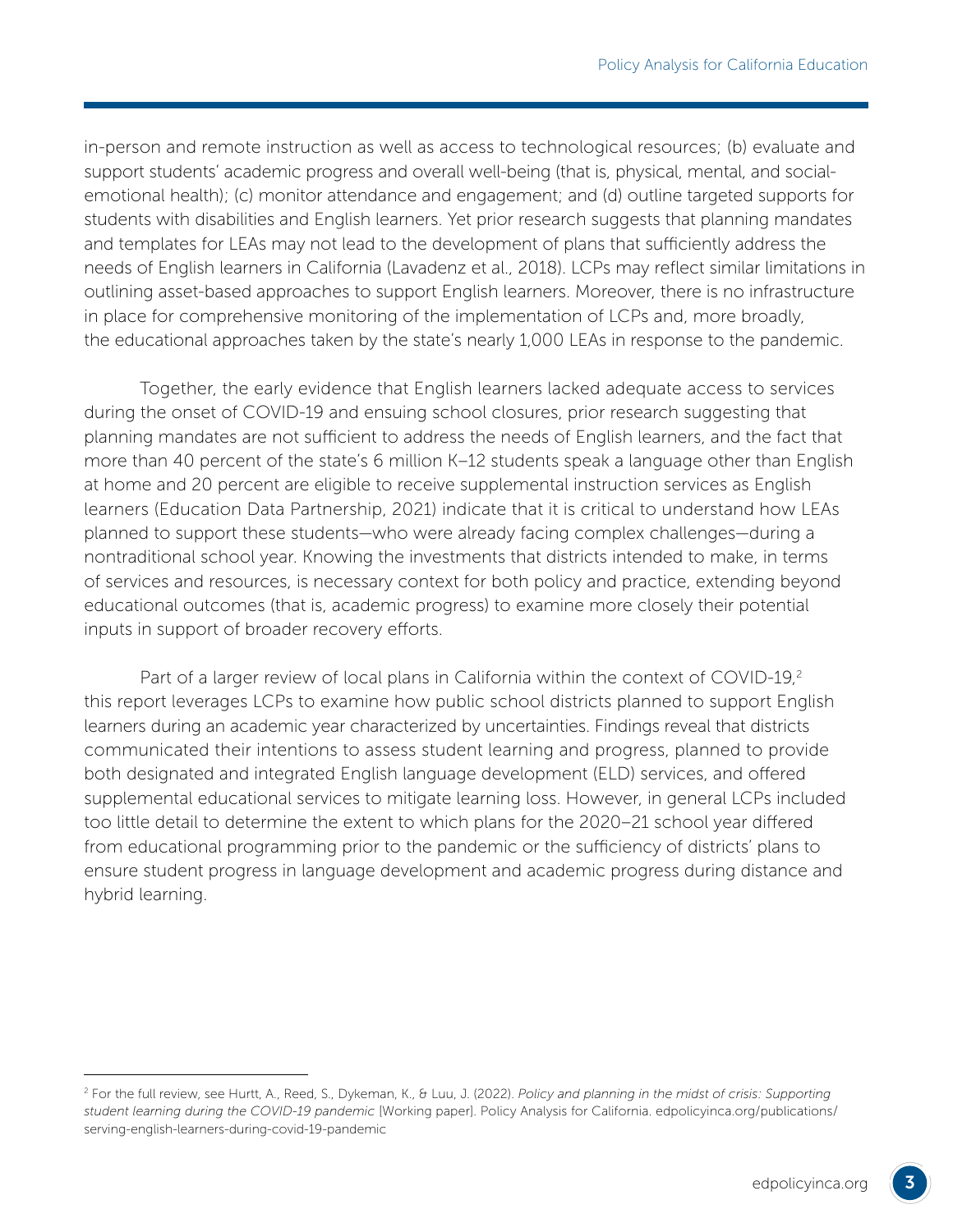

## English Learners During the Pandemic

Challenges to equity across K–12 public education existed long before the pandemic disrupted learning. Evidence indicates that students classified as English learners in U.S. schools have historically lagged behind their peers with respect to academic achievement, advanced course taking, and degree attainment (Callahan et al., 2010; Fry, 2007; U.S. Department of Education, 2016). This is particularly true in California, where achievement and high school graduation gaps between these groups are especially wide (Sugarman  $\theta$  Geary, 2018). Research suggests that this is partially driven by lower average levels of family socioeconomic status (Grissom, 2004) in addition to the negative stigma and reduced expectations associated with the "English learner" label (Umansky, 2016). Above and beyond these factors, however, the type and quality of instructional supports provided to English learners at school as well as the criteria required for reclassification as "fluent English proficient" remain important predictors of the outcomes of English-learning students (Hill et al., 2014; Umansky & Reardon, 2014). Moreover, school-based supports, such as assignment to specially trained ELD teachers and classes as well as access to modified course content, provide important scaffolding for English learners' academic development and entry into the education mainstream. However, school closures during the pandemic threatened to disrupt the delivery of these critical educational resources, thereby further increasing achievement disparities between English learners and non-Englishlearning students and extending English learners' time to reclassification.

Research on decreased student attendance during the pandemic (Advocates for Children of New York, 2021) and inequalities in students' access to digital resources and other at-home learning supports (Sugarman & Lazarín, 2020) presaged many of the challenges English learners were likely to face during an extended period of distance learning. Indeed, in a 2020 survey of parents of English learners in California, 45 percent reported that their child was not receiving the support needed to participate actively in distance learning (Parent Institute for Quality Education, 2020). A survey of teachers and administrators similarly indicated a lack of such support services, finding that only 39 percent of English-learning students interacted at least weekly with ELD teachers and less than one third received integrated ELD services during instruction (Vizcarra, 2020). Researchers and educators working with Californians Together suggest that the variation in the availability and accessibility of support services in spring 2020 may have been exacerbated by a lack of planning, as their review of the COVID-19 Operations Written Reports from 79 school districts found that fewer than half of the reports cited detailed plans for delivering ELD services to English learners in a remote-learning environment (Williams, 2020).

As findings from a recent analysis of California students' standardized assessments indicate, these challenges have led to a disproportionately negative impact of the pandemic on English learners' academic progress. Researchers found that English learners experienced, on average, 3.8 months of learning lag (that is, a decrease in achievement growth from fall 2019 through winter 2020–21 relative to prepandemic growth rates) in ELA and 3.1 months of learning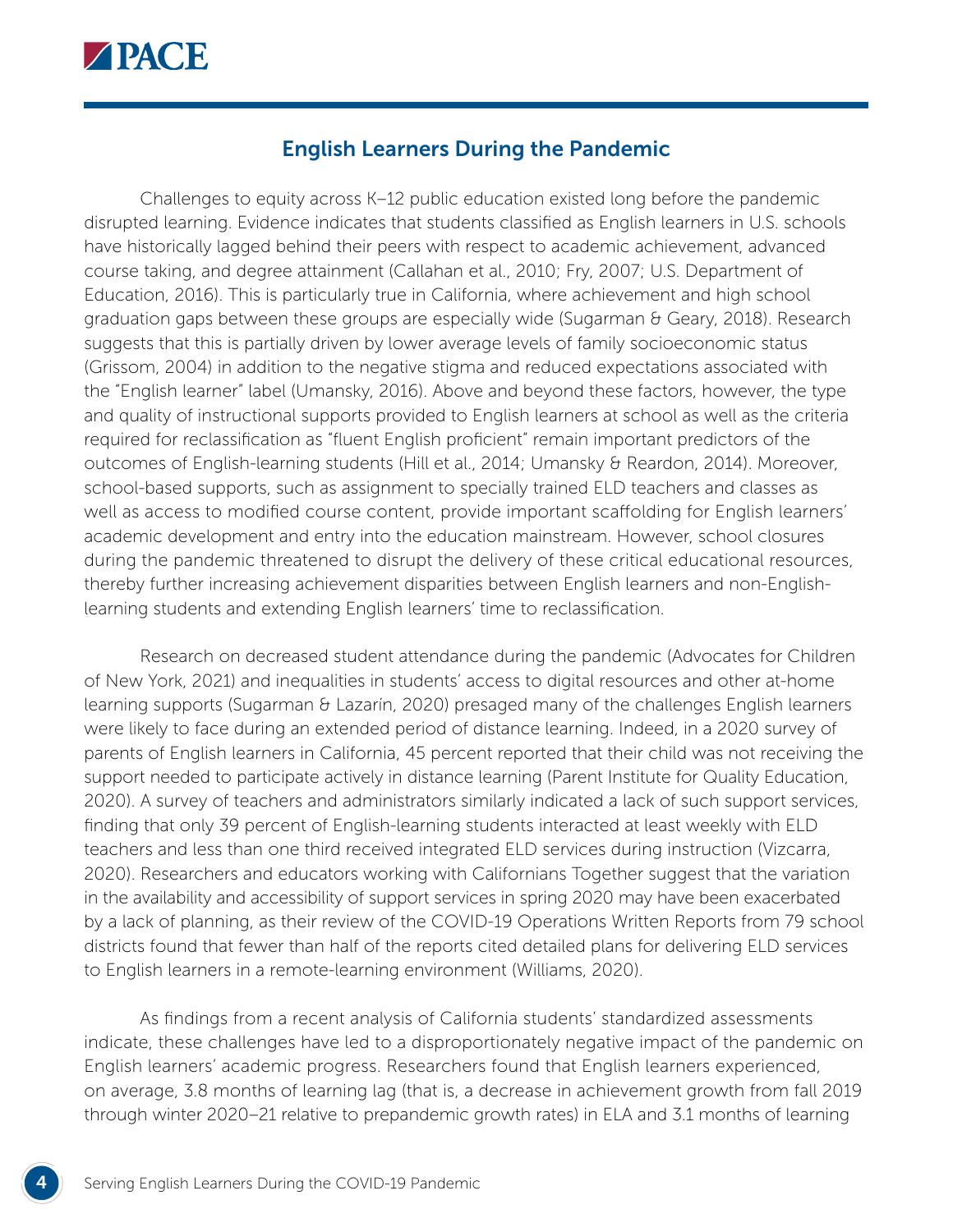lag in math, compared to average lags of 2.3–2.4 months among non-English-learning students (Pier et al., 2021). Additionally, the authors found that these declines were greater than those experienced by any other student subgroup, including lower income students, students experiencing homelessness, and students with disabilities. While Pier and colleagues (2021) do not speculate about the reasons for the disparate declines, they acknowledge that these results may conceal the individual- and school-level differences that contribute to students' test scores, including but not limited to assessment administration and mode of instruction. Our analysis intends to illuminate some of the district-level factors that may add to the more pronounced learning lags of ELs by investigating the actions and services public school districts intended to implement during this time.

## Senate Bill 98 and Learning Continuity and Attendance Plans

Following the unsettling evidence from spring 2020, the California State Legislature adopted SB-98 in June 2020 to address, in part, equity concerns as well as to increase engagement and support for students (and families) during the 2020–21 academic year. As the disruption to schooling the prior spring was potentially compounded by limited preparation to shift school operations completely to a remote environment, SB-98 mandated LEAs to complete LCPs exhibiting their extensive preparation for the upcoming school year. These plans were required to outline the strategies LEAs intended to take to ensure learning continuity (in both remote and traditional classroom environments) and to provide students with access to academic and well-being supports. All public school districts, county offices of education, and charter schools across the state were required to submit LCPs to local school boards for adoption by September 30, 2020, and post these plans to district or county websites,<sup>3</sup> making LCPs publicly available for data collection and analysis.

Similar state-directed local planning requirements were in place in California before SB-98. Traditionally, LEAs are required to adopt and annually update Local Control and Accountability Plans (LCAPs),<sup>4</sup> which include short- and long-term goals outlining the actions, services, and expenditures LEAs plan for supporting student outcomes. These plans must consider input from important stakeholders in the community (that is, parents and students). However, with shifting health guidelines due to the pandemic, LCAP updates were suspended for the 2020–21 academic year and replaced by LCPs. The LCPs closely mirror LCAPs in several key ways, including LEA requirements to engage with community stakeholders and publicly post plans as well as the use of a planning template. SB-98 required the State Board of Education to design an LCP template<sup>5</sup> for LEAs to use to record their plans aligned with the state's education policy priorities.

<sup>&</sup>lt;sup>3</sup> For more information about LCPs, see the California Department of Education website: [cde.ca.gov/re/lc/learningcontattendplan.asp](https://www.cde.ca.gov/re/lc/learningcontattendplan.asp) 4 For more information about LCAPs, see the California Department of Education website: [cde.ca.gov/re/lc](https://www.cde.ca.gov/re/lc)

<sup>5</sup> A copy of the LCP planning template can be downloaded from the California Department of Education website at [cde.ca.gov/re/](https://www.cde.ca.gov/re/lc/documents/lrngcntntyatndncpln-template.docx) [lc/documents/lrngcntntyatndncpln-template.docx](https://www.cde.ca.gov/re/lc/documents/lrngcntntyatndncpln-template.docx)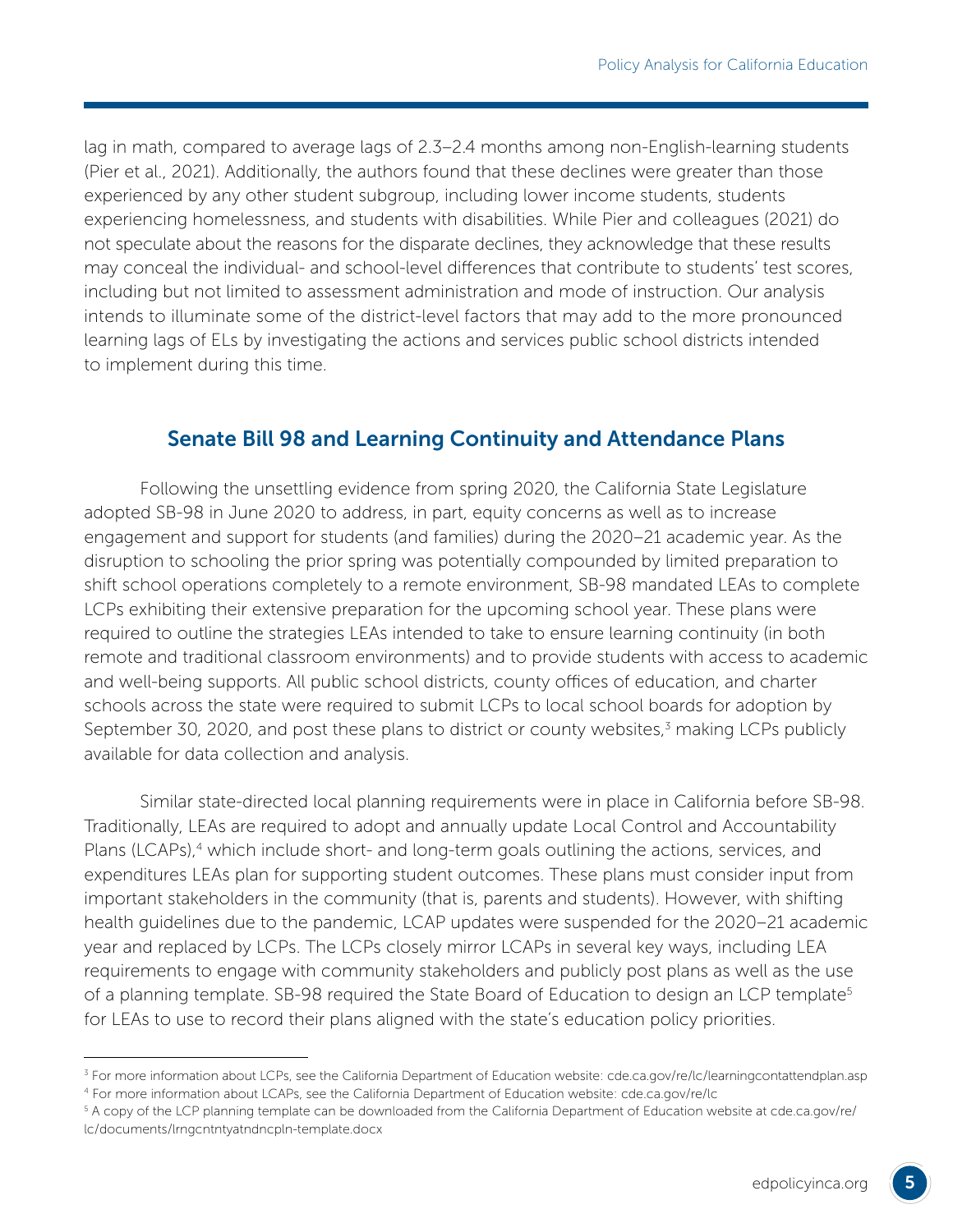

These priorities included English learners, as SB-98 directed LEAs to provide both designated and integrated ELD instruction during distance learning [EDC 43503(b)(5)]<sup>6</sup> that addressed how language proficiency would be conducted and support would be provided for students to access curricula. ELD was also one of three instructional focus areas noted in SB-98 (along with mathematics and English) within which potential gaps in student learning needed to be assessed [EDC 43509(f)(1)(C)(i)], with LEAs mandated to describe the differentiated strategies and actions they intended to take to "accelerate learning progress" [EDC 43509(f)(1)(C)(ii)]. LEAs were also directed to involve the families of English learners in creating LCPs, noting that parent advisory groups needed to be established to review the plans [EDC 43509(b)(3)], reflecting the stakeholder input also required for LCAPs. Language-inclusive outreach efforts were also a requirement for reengagement strategies in the event of student absence [EDC 43509(f)(1)(F)].

Clearly, English learners and their families were a core focus of SB-98; however, the details of these plans have yet to be explored statewide, as research to date has focused on a limited number of LCPs (Gao et al., 2021; Romero, 2021; Williams & Buenrostro, 2021). Therefore, little is known about the emergent trends within districts' plans, the broad variation in approaches, and the potential impacts to student learning and engagement, particularly for English learners. This report attends to these questions, providing a holistic view of the services that public school districts across the state planned to provide for English-learning students in a pandemic context. Although LCPs do not convey how these actions and strategies were implemented, they offer a unique snapshot of school district intentions at the time, including how these intentions were communicated to local stakeholders.

### Research Methods

To understand districts' plans to serve English learners during the 2020–21 academic school year, we employed a multiphase, mixed methods approach, combining qualitative and quantitative methods to analyze the LCPs of public school districts.7 For the 969 public school districts operating in California during 2020–21, 958 LCPs were located and downloaded—952 of which used the LCP template<sup>8</sup> and 889 of which were readable by computers.<sup>9</sup> In the first phase of analysis, we leveraged open-coding methods to unearth key themes in districts' plans. A team of three undergraduate researchers, guided by the principal investigator and a graduate student researcher, reviewed LCPs from a purposive sample of 19 unified school districts,

<sup>6</sup> For this and subsequent references, see the cited section of the California Education Code (EDC) at [leginfo.legislature.ca.gov/](https://leginfo.legislature.ca.gov/faces/codesTOCSelected.xhtml?tocCode=EDC&tocTitle=+Education+Code+-+EDC) [faces/codesTOCSelected.xhtml?tocCode=EDC&tocTitle=+Education+Code+-+EDC](https://leginfo.legislature.ca.gov/faces/codesTOCSelected.xhtml?tocCode=EDC&tocTitle=+Education+Code+-+EDC)

<sup>7</sup> Public school districts in this analysis refer to elementary school, high school, and unified school districts.

<sup>&</sup>lt;sup>8</sup> SB-98 noted that while LEAs were not required to use the template, LCPs needed to include "all of the information [it] specified" [EDC 43509(e)].

<sup>9</sup> At the time of primary data collection, which occurred in October 2020, LCPs were posted across LEA websites. Most LCPs are now linked at the California Department of Education's website: [cde.ca.gov/re/lc/calcplinks2021.asp](http://www.cde.ca.gov/re/lc/calcplinks2021.asp)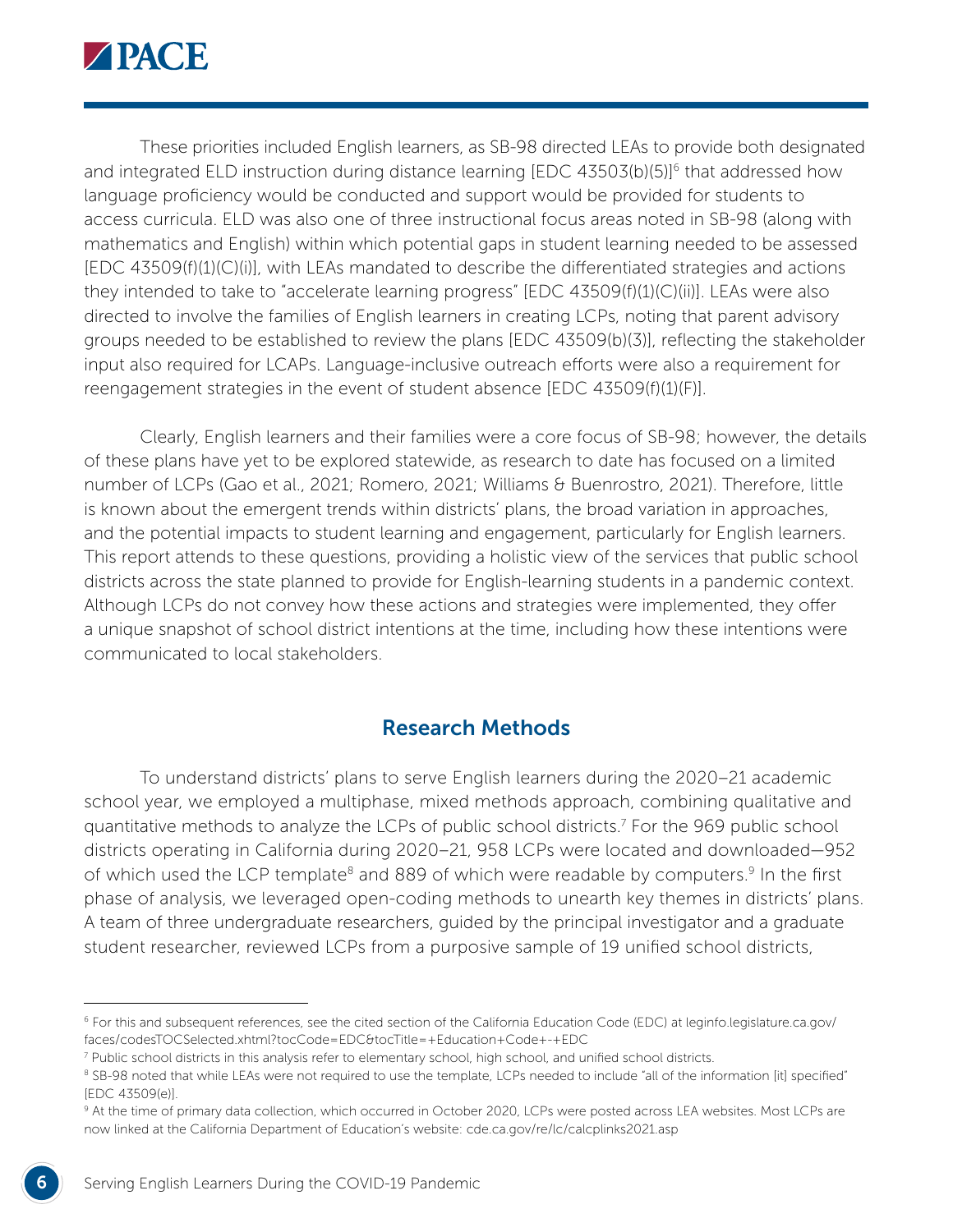selected due to their large proportion of English learners and representation of the diversity in geographic location and enrollment size of districts across the state. Researchers compared coding notes in weekly meetings, looking for points of agreement and dissimilarity.

Drawing from these key themes, the second phase of analysis investigated the depth of districts' plans through close coding of the LCPs from unified districts, which operate both elementary and secondary schools. Given that unified districts in California serve nearly 70 percent of the state's K–12 students, analysis centered on the LCPs from these districts to capture the instructional and operational plans from the most populous K–12 districts in the state. A data collection tool was then developed to support the systematic review of districts' plans, which allowed a team of five undergraduate researchers to translate information from LCPs into categorical variables—for example, "offered online tutoring (yes/no)" or "parental technology support (yes/no)"—that specifically targeted plans to serve English learners. Each LCP was coded by two researchers, with coding compared throughout data collection to ensure accuracy. Where discrepancies in coding were observed, researchers verified answers and debated interpretations of districts' plans to arrive at a consensus. In parallel research, three other research teams coded LCPs across additional domains—instruction, assessment, professional development (PD), attendance and engagement, and provision of meals and technology—using similar data collection tools. A total of 346 LCPs were coded, capturing all unified school districts in the state.

In the third phase, the breadth of districts' plans was captured through automated counts of key words and phrases across LCPs from all districts (*N* = 889), inclusive of unified, elementary, and high school districts. The frequency of these terms was used to determine the extent to which a concept was addressed by districts across the state.

This report thus leverages statewide data to determine the differences that emerged in local plans to support the varying proportions of English learners across districts, responding to research at the onset of the pandemic that revealed the challenges non-English-speaking families were facing in education, including accessibility of remote instruction and availability of ELD services (Education Trust-West, n.d.; Parent Institute for Quality Education, 2020; Vizcarra, 2020). Specifically, we compared districts serving both higher and lower proportions of English learners using the median proportion of English-learning students (13.21 percent) as a cutoff between these groups, and we conducted two-tailed *t*-tests to determine whether observed differences were statistically significant. In all of the tables that follow, we report unadjusted statistics that simply describe what is observed in LCPs and the differences across districts. It is important to note that many factors may contribute to these differences (for example, socioeconomic status of students, school board policies, teacher quality and training, technology infrastructure in the community, and so forth), which we do not account for in this analysis. Table 1 presents the characteristics of the sample of districts included in each phase of analysis.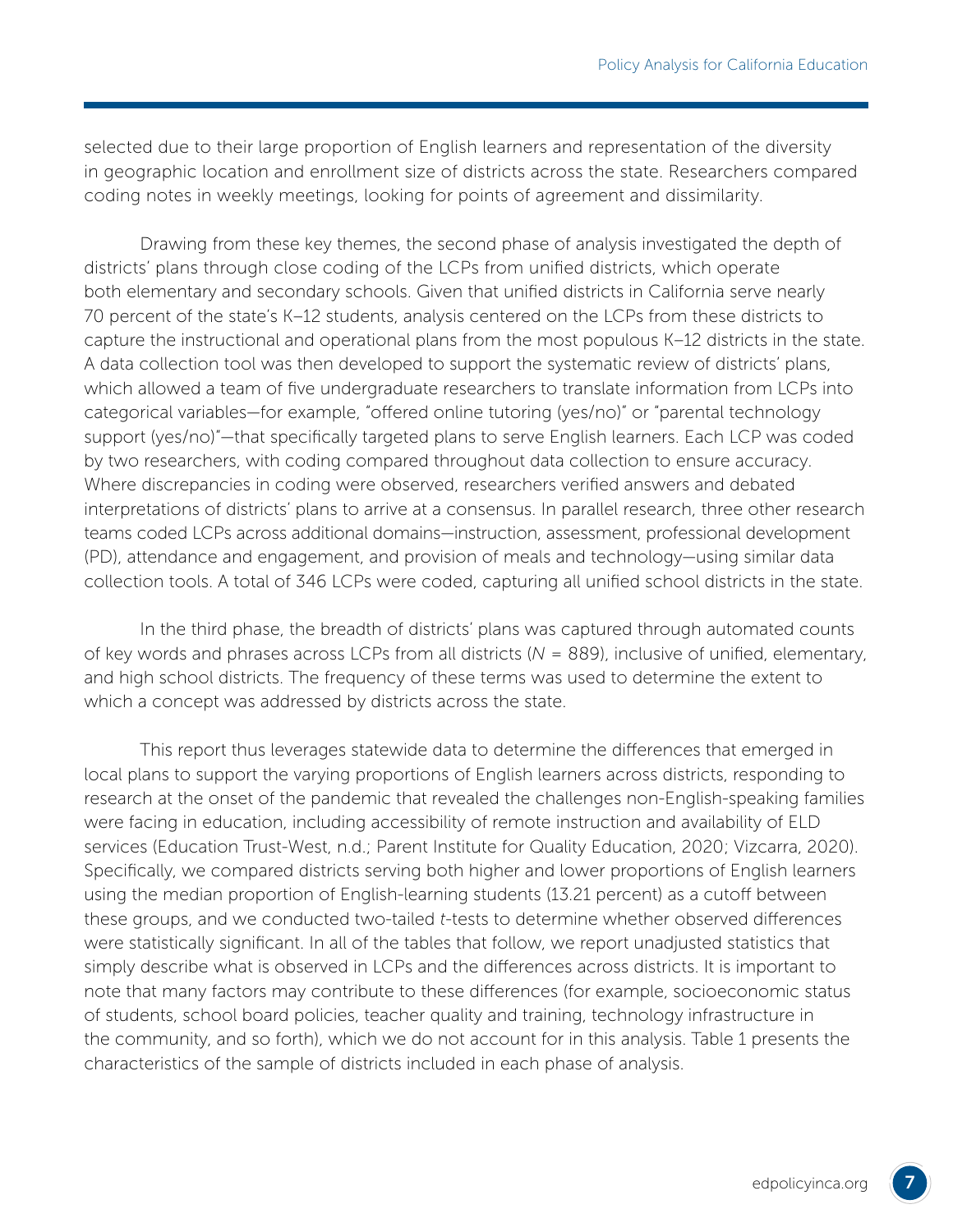

#### Table 1. Characteristics of Analytical Samples Across Phases of Analysis

|                                  | <b>Statewide</b> | <b>Full LCP sample</b><br>(Phase 3) | <b>Unified districts</b><br>(Phase 2) | <b>Qualitative sample</b><br>(Phase 1) |
|----------------------------------|------------------|-------------------------------------|---------------------------------------|----------------------------------------|
| Total number of school districts | 1,025            | 889                                 | 346                                   | 19                                     |
| <b>Total enrollment</b>          | 5,992,567        | 5,683,086                           | 4,118,819                             | 862,184                                |
| Race/ethnicity (percentage)      |                  |                                     |                                       |                                        |
| Asian American/Pacific Islander  | 12.4             | 12.6                                | 12.9                                  | 6.7                                    |
| <b>Black</b>                     | 5.2              | 5.1                                 | 5.7                                   | 7.6                                    |
| Native American                  | 0.5              | 0.5                                 | 0.4                                   | 0.2                                    |
| Latinx                           | 55.3             | 55.3                                | 55.5                                  | 70.4                                   |
| White                            | 21.7             | 21.5                                | 20.6                                  | 11.8                                   |
| Multiple races                   | 4.1              | 4.1                                 | 4.1                                   | 2.7                                    |
| Race identification missing      | 0.8              | 0.8                                 | 0.8                                   | 0.6                                    |
| Special population (percentage)  |                  |                                     |                                       |                                        |
| English learners                 | 17.7             | 17.8                                | 17.4                                  | 21.4                                   |
| Socioeconomically disadvantaged  | 58.9             | 59.1                                | 60.1                                  | 76.6                                   |
| Geographic locale (percentage)   |                  |                                     |                                       |                                        |
| Urban                            | 16.0             | 15.4                                | 17.1                                  | 31.6                                   |
| Suburban                         | 30.0             | 31.4                                | 39.0                                  | 10.5                                   |
| Town                             | 16.7             | 16.8                                | 21.1                                  | 21.1                                   |
| Rural                            | 34.3             | 33.6                                | 22.8                                  | 36.8                                   |

*Note.* LCP = Learning Continuity and Attendance Plan. Data points calculated based on publicly available data sets from the California Department of Education [\(cde.ca.gov/ds/ad/downloadabledata.asp](https://www.cde.ca.gov/ds/ad/downloadabledata.asp)) and the National Center for Education Statistics [\(nces.ed.gov/programs/edge/Geographic/SchoolLocations\)](https://nces.ed.gov/programs/edge/Geographic/SchoolLocations).

## Findings: Districts Prioritized the Needs of English Learners

Overall, districts appeared to respond to SB-98's mandates to attend to the unique needs of English learners in their LCPs, with nearly every district in California (more than 99 percent) referencing English learners and outlining how students and families would be supported during 2020–21. In fact, many unified districts prioritized the needs of English learners in their planning across two areas: technological resources and potential returns to in-person instruction (see Table 2). We define "prioritization" as a district's intent to provide a student group with preliminary or preferential access to resources. In this case, English learners were more likely to have been prioritized by districts to receive a computer and internet connectivity support, with about half of all unified districts prioritizing English learners in their distribution. While only about one third (36 percent) of all unified districts included English learners as a prioritized subgroup for in-person instruction during hybrid learning or limited return to campus models, there is a significant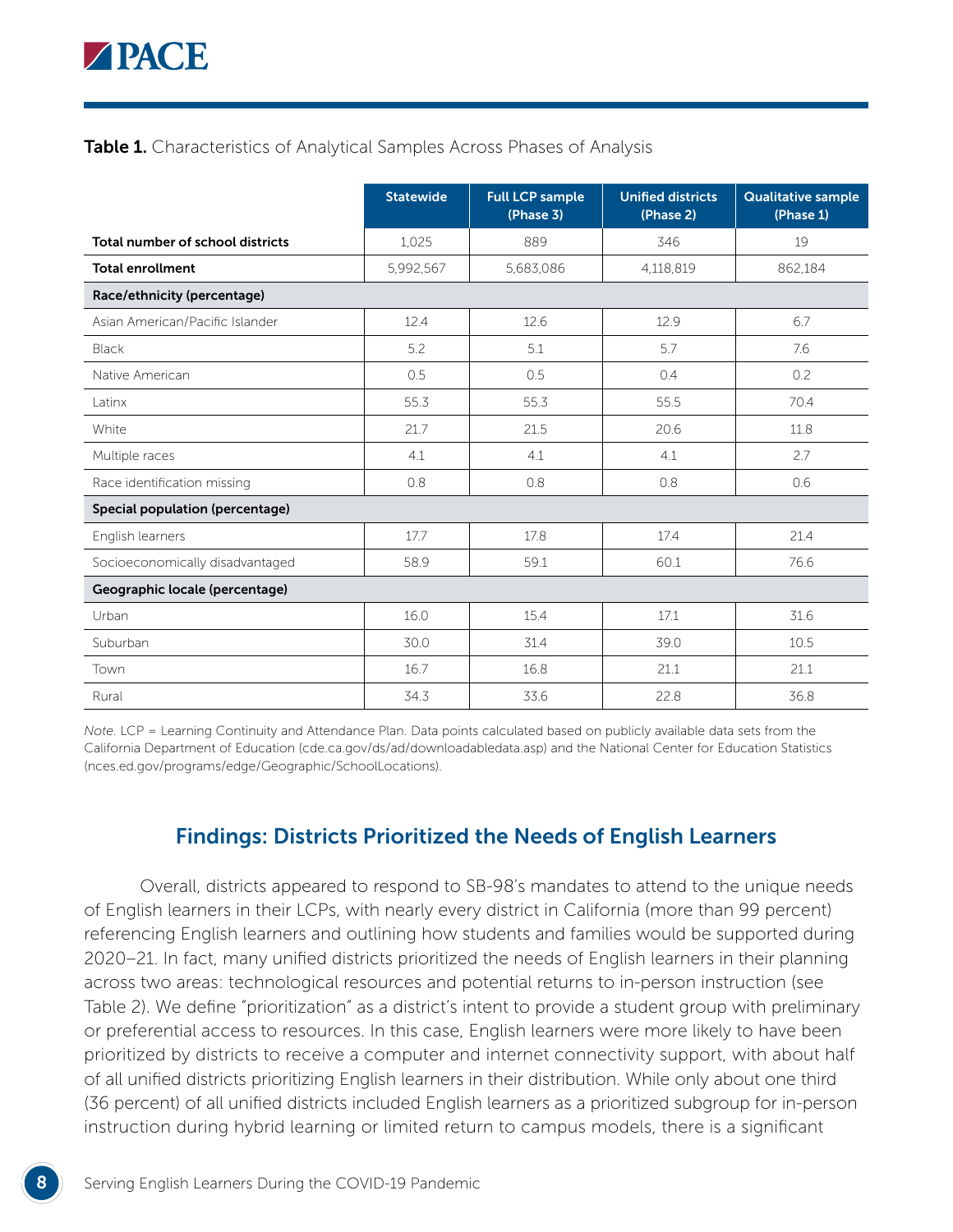difference between districts serving greater proportions of English learners and those serving fewer. There is a similar difference regarding staffing changes, where districts serving a larger proportion of English learners were nearly 30 percentage points more likely to hire additional staff to support students than districts serving fewer English learners.

|                                            | <b>Statewide</b> | <b>Unified districts</b> |        |                |          |
|--------------------------------------------|------------------|--------------------------|--------|----------------|----------|
|                                            |                  | <b>All</b>               | Low EL | <b>High EL</b> | Diff.    |
| <b>English learners</b>                    | 99.2             |                          |        |                |          |
| Priority during hybrid learning            |                  | 35.7                     | 21.3   | 47.2           | $260***$ |
| Priority for computer distribution         |                  | 49.3                     | 51.3   | 48.5           | 3.2      |
| Priority for internet connectivity support |                  | 50.4                     | 50.0   | 51.5           | 1.1      |
| Additional staff hired to support ELs      |                  | 29.0                     | 13.3   | 41.5           | 28.5***  |
| Ν                                          | 889              | 346                      | 150    | 194            |          |

**Table 2.** Prioritization of English Learners in District LCPs (Percentage Reporting)

*Note*. EL = English learner. Low EL districts serve student populations where fewer than 13.21 percent of students are ELs. This cutoff is based on the median proportion of students who are ELs in our sample districts. Statewide results are based on findings from automated word searches. For exact terms searched, see the working paper ([edpolicyinca.org/publications/policy-plans\)](http://edpolicyinca.org/publications/policy-plans) associated with this report. Differences represent unadjusted calculations between groups. \*\*\**p* < 0.01. \*\**p* < 0.05. \* *p* < 0.1.

While LCPs described plans for learning across multiple dimensions, the intended availability of some instructional and supplemental support services was often limited for or not accessible to all English learners. In the following sections we further unpack the details of districts' plans to serve English learners in five key areas: assessment, instruction, supplemental services, professional development, and communication and familial engagement.

#### Assessment

One way districts acknowledged the unique needs of English learners was in their plans to assess student learning and progress. Table 3 presents the assessment strategies outlined in LCPs to support English-learning students. Eighty-two percent of unified districts cited the use of specific assessments<sup>10</sup> for English learners to evaluate learning loss and facilitate individualized interventions and targeted supports. Commonly listed assessments included Renaissance Star, i-Ready, Benchmark from StudySync, and Imagine Learning. Many districts also noted that assessment data would serve multiple roles: to measure both language development and academic learning. For example, one Central Valley district described the use of Measure of Academic Progress (MAP) to "provide a Lexile score for students which can be used for language

<sup>&</sup>lt;sup>10</sup> This measure does not include the state-mandated English Language Proficiency Assessments for California (ELPAC), which is intended to measure language proficiency. Only half of all school districts stated that ELPAC assessments would continue during the pandemic.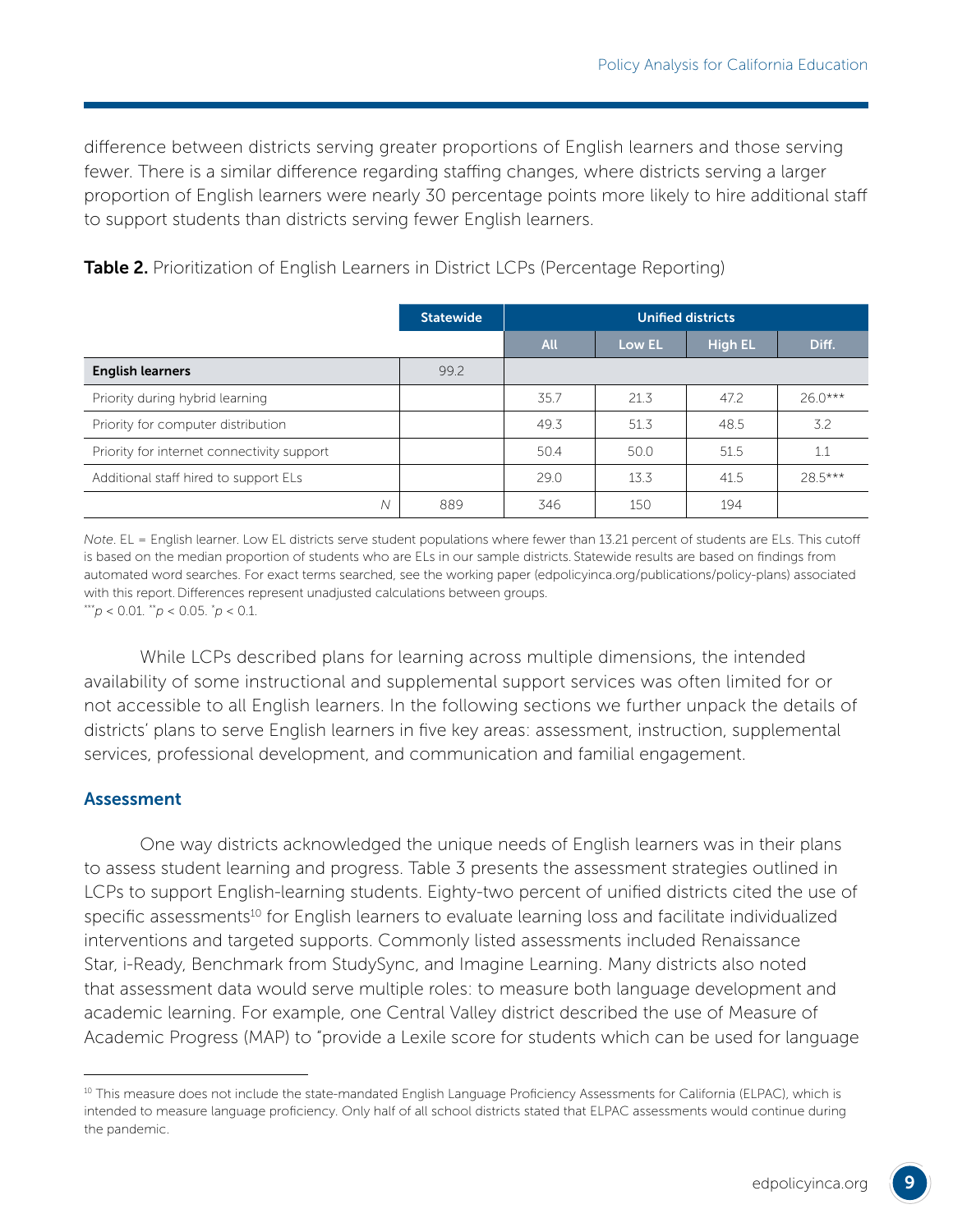

reclassification purposes and to determine reading proficiency." Similarly, some districts reported plans to use more than one assessment tool, as illustrated in this excerpt from another Central Valley school district serving a population where 41 percent of students are English learners:

To measure ELD, we will use **Renaissance Star ELA** in the beginning of the year and desegregate data by EL students. However, our goal is to implement our revised ELD benchmarks by the 2nd quarter*.* The Benchmarks measure all 4 domains of ELD and will be given about every 6 weeks. ... Our long-term ELs and ELs that **have scored a 3 on the previous ELPAC** ... will be assessed 3 times a year with the **Reading Inventory** as a way to monitor progress. [emphasis added]

|                                                | <b>Statewide</b> | <b>Unified districts</b> |        |                |           |
|------------------------------------------------|------------------|--------------------------|--------|----------------|-----------|
|                                                |                  | <b>All</b>               | Low EL | <b>High EL</b> | Diff.     |
| Assessment administration                      |                  |                          |        |                |           |
| Assessments mandated by the district           |                  | 97.1                     | 95.3   | 98.5           | $3.5***$  |
| <b>ELPAC</b>                                   | 51.9             |                          |        |                |           |
| Plan outlined                                  |                  | 87.9                     | 87.3   | 88.1           | 1.7       |
| Assessment calendar referenced                 | 19.0             | 30.9                     | 29.3   | 32.0           | 2.5       |
| Specific assessments listed for all students   |                  | 93.9                     | 90.7   | 96.4           | $4.6***$  |
| By grade level                                 |                  | 51.4                     | 48.0   | 54.6           | 3.9       |
| For English learners                           |                  | 81.8                     | 74.0   | 88.7           | $13.0***$ |
| For students with disabilities                 |                  | 53.2                     | 51.3   | 54.1           | 2.8       |
| Types of assessment described for all students |                  |                          |        |                |           |
| Diagnostic                                     | 64.0             |                          |        |                |           |
| Formative                                      | 87.0             |                          |        |                |           |
| Summative                                      | 46.0             |                          |        |                |           |
| $\mathcal N$                                   | 889              | 346                      | 150    | 194            |           |

Table 3. Specific Strategies from District LCPs Related to Assessment (Percentage Reporting)

*Note.* ELPAC = English Language Proficiency Assessments for California; EL = English learner. Low EL districts serve student populations where fewer than 13.21 percent of students are ELs. This cutoff is based on the median proportion of students who are ELs in our sample districts. Statewide results are based on findings from automated word searches. For exact terms searched, see the working paper ([edpolicyinca.org/publications/policy-plans](http://edpolicyinca.org/publications/policy-plans)) associated with this report. Differences represent unadjusted calculations between groups. The findings for EL-specific assessments exclude the state-mandated ELPAC. \*\*\**p* < 0.01. \*\**p* < 0.05. \**p* < 0.1.

LCPs most often included district intentions to leverage general assessments to support the specific needs of English learners, drawing on a range of strategies to assess the academic performance and progress of students. Fewer than half planned for district-level summative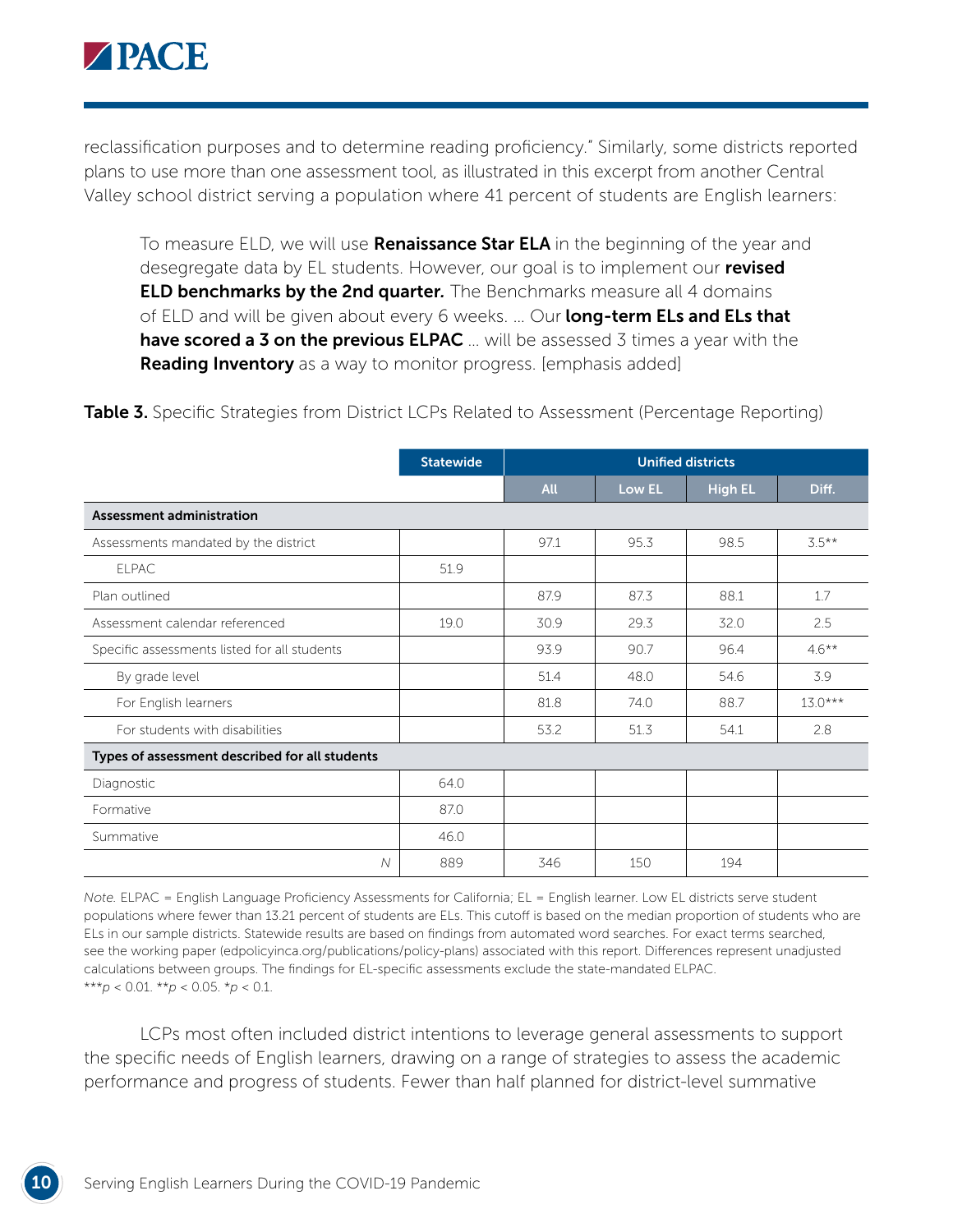assessments,<sup>11</sup> though many districts intended to use formative assessments (87 percent) and diagnostic tests (64 percent). In terms of evaluations more specific to the needs of Englishlearning students, districts described plans to use embedded assessments from the curricula of major publishers, such as Wonders (McGraw-Hill) and English 3D (Houghton Mifflin Harcourt), student writing samples, and tools to assess oral language skills (for example, the Student Oral Language Observation Matrix).

Despite the identification of assessments and clear language around intended implementation, specific plans for how and when to administer assessments for English learners in a distance learning environment were less explicit. We noted similar trends around this lack of specificity in the more general assessment plans articulated in LCPs as well, although some unified districts (30 percent) noted assessment calendars or detailed plans about the timing and frequency of assessments.12 These unknowns made it challenging to determine both the extent to which districts' assessment plans for 2020–21 differed from plans during the years prior to the pandemic and how these plans may have been altered for remote administration. Limited detail in LCPs may reflect districts' constrained capacity to adapt assessments for a distance learning environment. Alternatively, optimism about a return to in-person instruction may have led districts to focus less on logistical details at the time of planning, under the assumption that the shift to distance learning would be temporary.

Although collectively, this evidence suggests that districts acknowledged the importance of assessing student learning, particularly the need to identify assessments for the express purpose of monitoring language development and the academic progress of English learners, what testing may have looked like from a student standpoint is still largely concealed by the LCP data.

#### **Instruction**

One of the primary aims of SB-98 was to provide districts with the flexibility required to operate during the pandemic while maintaining a focus on students' instructional needs through an access- and equity-minded lens. Our research revealed that districts frequently included descriptions of how instruction would specifically support English learners, including the integration of ELD strategies into general classes and small-group instruction as well as the incorporation of supplemental resources. However, many of the instructional plans appeared to depend on the transition from distance learning back to in-person instruction, similar to assessment and a recurring theme across LCPs.

<sup>&</sup>lt;sup>11</sup> In spring 2020, standardized testing (such as the California Assessment of Student Performance and Progress), primarily measuring students' academic progress in math and ELA in Grades 3–8 and 11, was suspended in California. In spring 2021, districts were given the option to forego administering standardized tests if a similar substitute was available and administered uniformly across a grade, school, or district, with 18 of the state's 25 largest school districts opting to offer alternative tests (Johnson, 2021).

<sup>&</sup>lt;sup>12</sup> Districts may have also included information, such as assessment calendars, in attachments or hyperlinks to district websites. In those cases, this supplemental material fell outside the scope of this work, as data collection was bounded by the strategies and actions explicitly noted within the LCP template.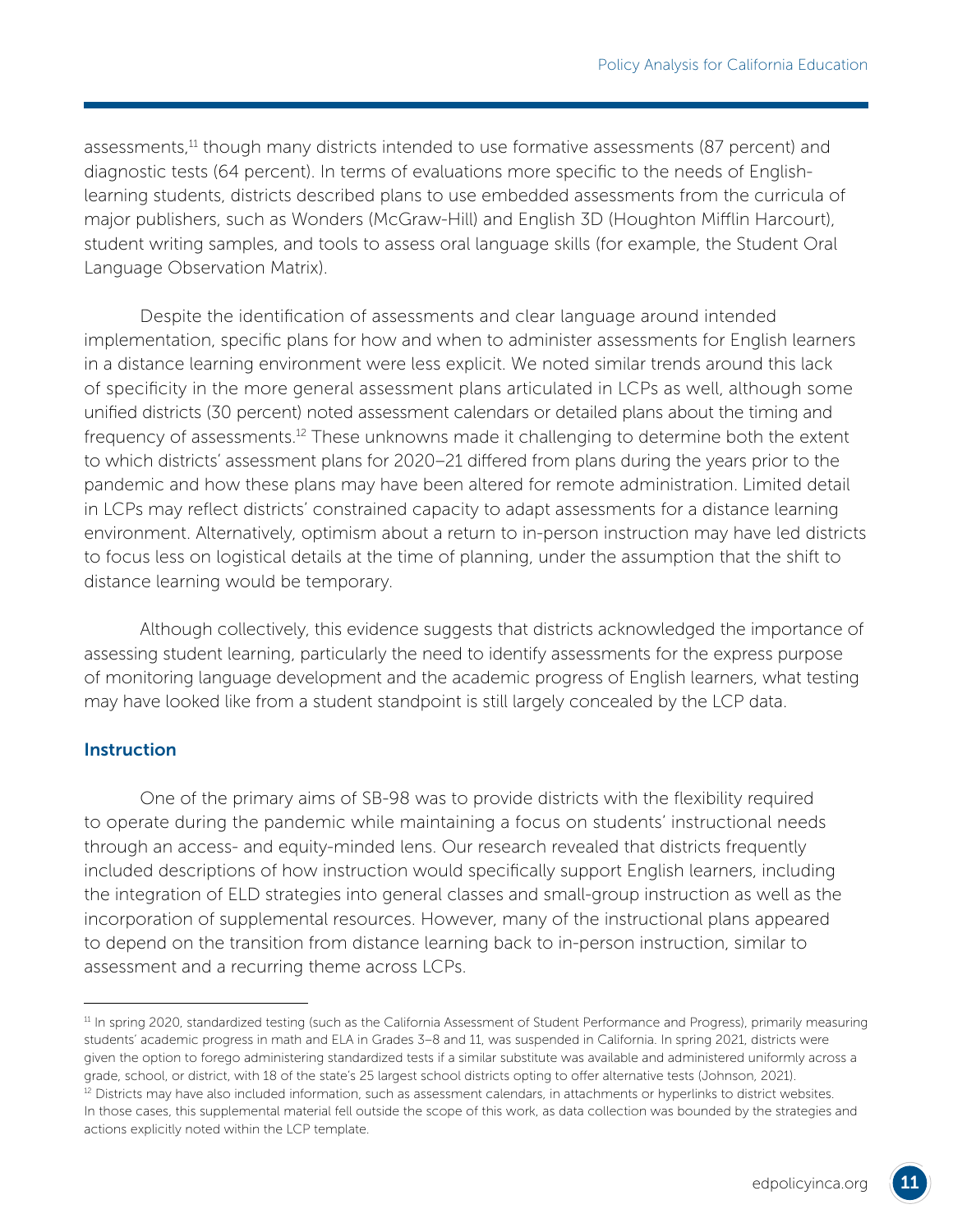

Implementation of phased instruction. For most districts, plans for serving English learners were organized around three phases: remote instruction, hybrid instruction, and full in-person instruction. Table 4 presents results for the instructional strategies outlined by unified districts. While the details of plans for serving English-learning students during remote instruction were limited, 95 percent of unified districts did reference English learners specifically in their plans for distance learning. Moreover, nearly 72 percent of districts named the curricula that would be used to support the academic progress of English learners, with more than two thirds indicating that curricula would be adapted for distance learning. In 40 percent of unified districts, in-person services, which typically included in-person assessment or supplemental instruction in cases of severe learning loss, were planned for English learners during remote instruction.

Relatedly, about one third of districts prioritized in-person services for English learners when implementing hybrid schooling schedules, often describing plans for small-group instruction focused on designated ELD, or, in a few cases, learning pods. Districts in which a large percentage of the students are English learners noted specialized plans for in-person services during distance learning and hybrid schooling more frequently than their counterparts, likely the result of both greater need and more resources. In one large urban district, ELD learning hubs were organized specifically to support newcomer students, a considerably specialized plan not frequently found in LCPs.

Notably, our analysis also revealed that some districts completely omitted plans for distance learning or described plans that relied exclusively on in-person instruction. The scope of this project does not allow us to determine the reasons motivating such omissions, which may be a result of optimism about the return of in-person instruction. On the other hand, districts could have also truly returned to the classroom early in the 2020–21 academic year based on county health and safety guidelines. As it stands, these unknowns mask the potential learning context for English learners—and students more generally—in these districts, particularly if distance learning needed to be leveraged at a later time due to the shifting nature of the pandemic.

**English language development.** Whether in the distance learning environment or in person, districts' plans for serving English learners were grounded in ELD strategies—both integrated and designated—with all but one LCP in California referencing ELD (see Table 5). Additionally, nearly 70 percent of all districts described the inclusion of integrated and designated ELD strategies in synchronous learning activities; however, only 20 percent of districts described integrated ELD as part of asynchronous learning, which could occur through supplemental online learning tools (such as Imagine Learning) or, in some cases, through closed captioning included in recorded lectures.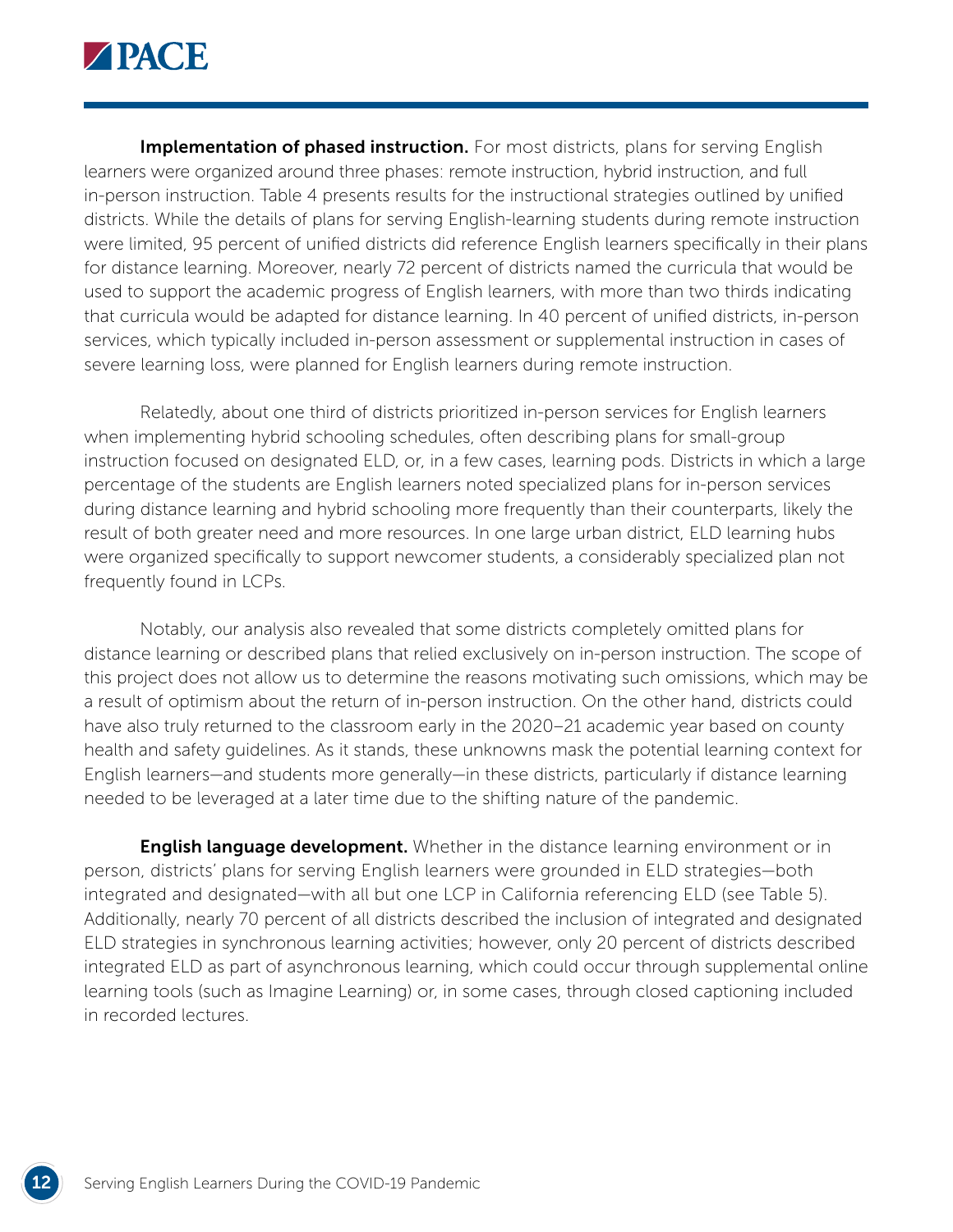Table 4. Specific Strategies from District LCPs Related to Instructional Method (Percentage Reporting)

|                                              | <b>Statewide</b> |      |        | <b>Unified districts</b> |           |
|----------------------------------------------|------------------|------|--------|--------------------------|-----------|
|                                              |                  | All  | Low EL | <b>High EL</b>           | Diff.     |
| Distance learning plans for all students     | 98.0             | 98.8 | 98.7   | 99.0                     | 0.7       |
| Synchronous learning                         |                  | 99.4 | 100.0  | 99.0                     | 0.5       |
| Schedule                                     |                  | 3.2  | 0.0    | 5.7                      | $6.0***$  |
| Named curricula                              |                  | 71.9 | 62.7   | 78.8                     | $14.6***$ |
| Curricula adapted for distance learning      |                  | 66.4 | 61.3   | 69.9                     | $9.0*$    |
| Translation services provided                |                  | 38.6 | 24.0   | 50.3                     | $27.2***$ |
| Asynchronous learning                        |                  | 95.4 | 93.3   | 96.9                     | $4.1*$    |
| Instructional minutes by day of the week     |                  | 27.5 | 29.3   | 26.3                     | 4.2       |
| Specific plan for at least one student group |                  | 96.2 | 99.3   | 93.8                     | $5.0***$  |
| For English learners                         |                  | 94.8 | 97.3   | 93.8                     | 3.0       |
| For students with disabilities               |                  | 90.5 | 91.3   | 89.7                     | 1.2       |
| In-person instruction offered to ELs         |                  | 39.7 | 25.3   | 51.3                     | 25.8***   |
| Hybrid learning plans for all students       | 79.0             | 87.0 | 87.3   | 86.6                     | 1.0       |
| Structure schedule                           |                  | 52.3 | 56.7   | 49.5                     | 7.4       |
| Half-day schedule                            |                  | 6.6  | 11.3   | 3.1                      | $9.6***$  |
| 2-3-day alternating schedule                 |                  | 6.6  | 7.3    | 6.2                      | 1.6       |
| 2-3-day grouped schedule                     |                  | 21.1 | 20.0   | 22.2                     | 2.1       |
| Priority for in-person/hybrid instruction    |                  | 52.3 | 49.3   | 54.1                     | 5.4       |
| By grade level                               |                  | 11.6 | 8.0    | 13.4                     | 5.5       |
| For English learners                         |                  | 34.4 | 34.7   | 34.5                     | 0.0       |
| For students with disabilities               |                  | 38.2 | 37.3   | 39.2                     | 2.0       |
| $\overline{N}$                               | 889              | 346  | 150    | 194                      |           |

*Note*. EL = English learner. Low EL districts serve student populations where fewer than 13.21 percent of students are ELs. This cutoff is based on the median proportion of students who are ELs in our sample districts. Statewide results are based on findings from automated word searches. For exact terms searched, see the working paper ([edpolicyinca.org/publications/policy-plans](http://edpolicyinca.org/publications/policy-plans)) associated with this report. Differences represent unadjusted calculations between groups. In a half-day schedule, one cohort of students is on campus in the morning while the other attends in the afternoon. In an alternating schedule, specified cohorts of students attend class in person on alternating days of the week (for example, Monday/Wednesday). In a grouped schedule, specified cohorts of students are on campus on grouped days of the week (for example, Monday/Tuesday). \*\*\**p* < 0.01. \*\**p* < 0.05. \* *p* < 0.1.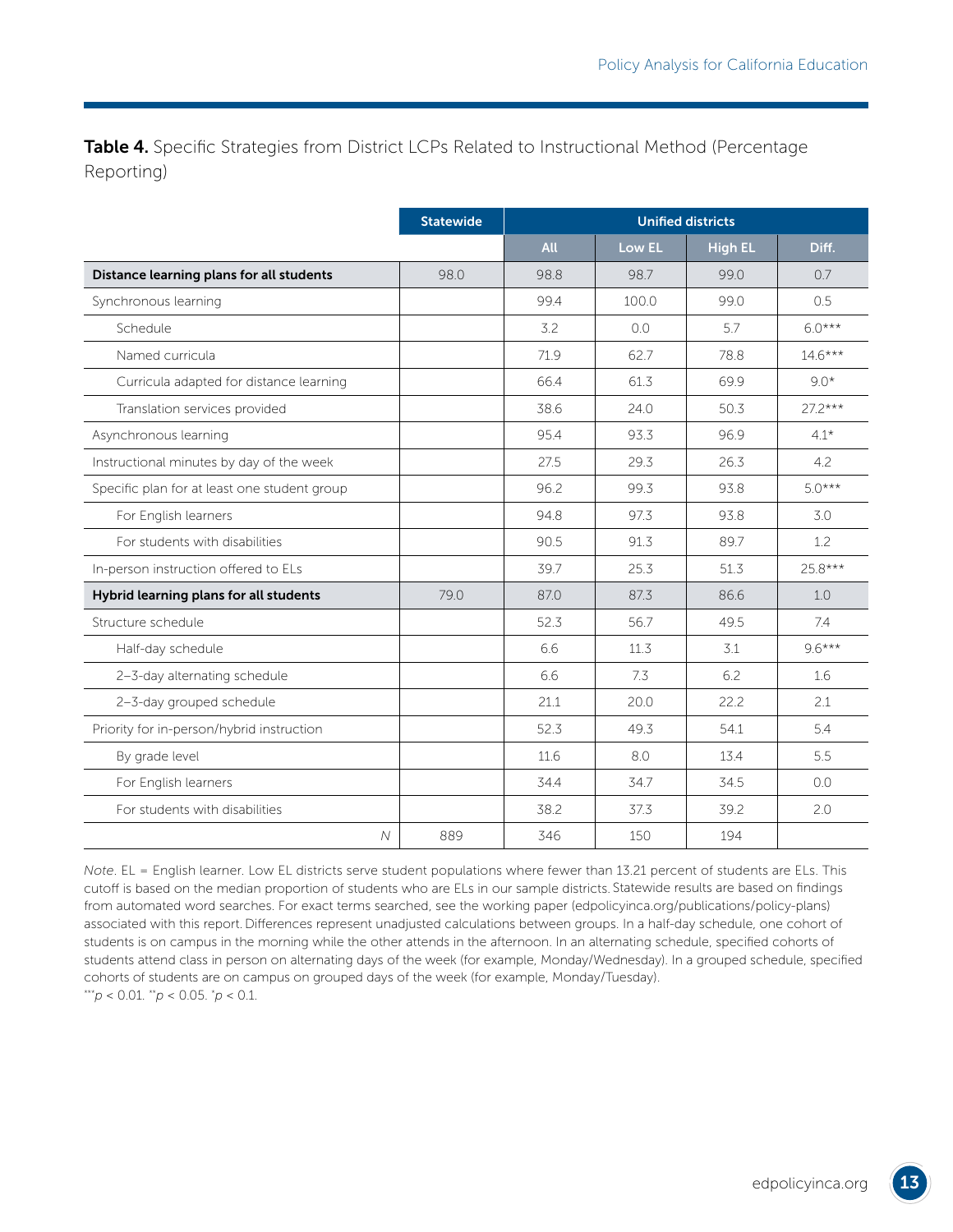

**Table 5.** Specific Strategies from District LCPs Related to English Language Development (Percentage Reporting)

|                                     | <b>Statewide</b> | <b>Unified districts</b> |        |                |           |
|-------------------------------------|------------------|--------------------------|--------|----------------|-----------|
|                                     |                  | <b>All</b>               | Low EL | <b>High EL</b> | Diff.     |
| English language development        | 99.6             |                          |        |                |           |
| Designated ELD                      |                  | 87.8                     | 82.7   | 92.7           | $9.2***$  |
| Number of minutes per week reported |                  | 8.7                      | 5.3    | 11.4           | $7.0**$   |
| Synchronous instruction             |                  | 69.3                     | 64.0   | 74.1           | $10.6***$ |
| Asynchronous instruction            |                  | 35.4                     | 27.3   | 42.0           | $13.8***$ |
| Small-group instruction             |                  | 41.2                     | 30.7   | 49.7           | $18.6***$ |
| Integrated ELD                      |                  | 80.3                     | 68.0   | 90.7           | $23.2***$ |
| Number of minutes per week reported |                  | 1.7                      | 0.7    | 2.6            | 1.9       |
| Synchronous instruction             |                  | 67.5                     | 53.3   | 79.3           | $25.4***$ |
| Asynchronous instruction            |                  | 20.0                     | 8.7    | 29.0           | $20.7***$ |
| Small-group instruction             |                  | 20.3                     | 12.0   | 26.9           | $15.5***$ |
| $\overline{\mathcal{N}}$            | 889              | 346                      | 150    | 194            |           |

*Note.* ELD = English language development; EL = English learner. Low EL districts serve student populations where fewer than 13.21 percent of students are ELs. This cutoff is based on the median proportion of students who are ELs in our sample districts. Statewide results are based on findings from automated word searches. For exact terms searched, see the working paper [\(edpolicyinca.org/publications/policy-plans](http://edpolicyinca.org/publications/policy-plans)) associated with this report. Differences represent unadjusted calculations between groups. \*\*\**p* < 0.01. \*\**p* < 0.05. \**p* < 0.1.

In the case of designated ELD instruction, one strategy commonly included in districts' plans was small-group instruction, although fewer than 10 percent of districts explicitly outlined a schedule or detailed how many instructional minutes would be allocated for these activities. However, many districts described setting aside time for small-group ELD instruction with a classroom teacher or bilingual teacher's aide during regularly scheduled synchronous learning time in elementary schools. For secondary schools, districts scheduled separate synchronous classes taught by an ELD instructor. It was less common for districts to describe how ELD instruction would be incorporated into asynchronous instruction, as only about one third of LCPs suggested designated ELD strategies would be included in these activities, often citing supplemental online learning tools such as Rosetta Stone.

**Curricula**. As mentioned before, most districts noted the use of commercially available curricula to meet the needs of English learners. Imagine Learning and Lexia Learning were those most frequently mentioned in LCPs, often enfolded within plans for supplemental learning opportunities. For example, a large Sacramento area district stated: "All English learners in K–12 have access to Imagine Learning and Literacy, an adaptive learning solution that accelerates reading and language proficiency for students during asynchronous instructional time."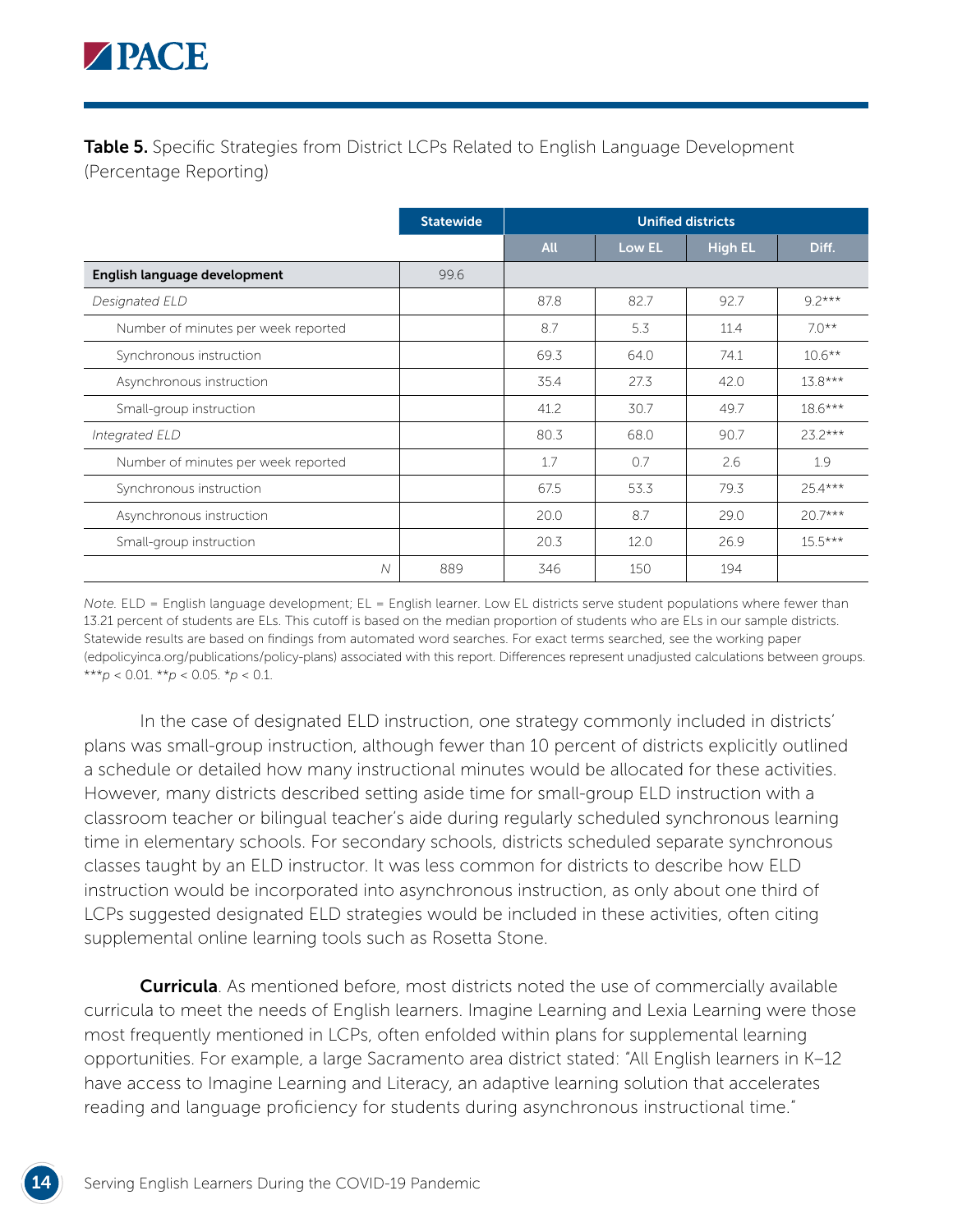However, as with assessment plans, it was often unclear whether these curricular programs were in use prior to the pandemic and the shift to distance learning or if they were adopted (or adapted) as a result of altered learning environments. In fact, very few LCPs included explicit language about adapting curricula. One notable exception was an urban district in Southern California that described partnering "with EL Achieve to adapt and create in-person ELD curriculum and lessons into online PowerPoints that continue the acquisition of the English language."

Specialized subgroups. In addition to the general descriptions of instructional supports for English learners in many LCPs, some districts outlined instructional plans and specific curricula for key subgroups of English learners (see Table 6), most commonly for newcomer students<sup>13</sup> and long-term English learners.<sup>14</sup> For example, a few large urban school districts designated additional ELD class time for newcomer students, with one district providing 40–60 minutes per week of additional ELD for elementary newcomers and designated classes for those in secondary schools. In addition, some districts cited curricula for specific subgroups of English-learning students. For example, one large urban district planned to use English 3D with long-term English learners and Rosetta Stone with newcomers. Moreover, dual-language immersion programs, which support concurrent learning of English and another language, appeared in 10 percent of all LCPs as a curricular model, reflecting reports that the growth of these programs may have slowed during the pandemic (Stavely & Rosales, 2021).

|                                 | <b>Statewide</b> | <b>Unified districts</b> |        |                |           |  |
|---------------------------------|------------------|--------------------------|--------|----------------|-----------|--|
|                                 |                  | <b>All</b>               | Low EL | <b>High EL</b> | Diff.     |  |
| Services for specific subgroups |                  |                          |        |                |           |  |
| Newcomer students               | 26.4             | 28.7                     | 18.0   | 37.3           | $19.8***$ |  |
| Migrant students                | 16.9             | 11.3                     | 2.7    | 18.1           | $15.5***$ |  |
| Long-term English learners      |                  | 15.9                     | 7.3    | 22.8           | $15.8***$ |  |
| Dual-language immersion program | 10.4             | 18.8                     | 6.7    | 28.5           | $239***$  |  |
| Ν                               | 889              | 346                      | 150    | 194            |           |  |

Table 6. Specific Strategies from District LCPs Related to Student Subgroups (Percentage Reporting)

*Note*. EL = English learner. Low EL districts serve student populations where fewer than 13.21 percent of students are ELs. This cutoff is based on the median proportion of students who are ELs in our sample districts. Statewide results are based on findings from automated word searches. For exact terms searched, see the working paper ([edpolicyinca.org/publications/policy-plans\)](http://edpolicyinca.org/publications/policy-plans) associated with this report. Differences represent unadjusted calculations between groups.

 $**'p < 0.01$ .  $*'p < 0.05$ .  $:p < 0.1$ .

<sup>&</sup>lt;sup>13</sup> A student participating in a newcomer program is defined by California Education Code 51225.2.a as "a pupil who is participating in a program designed to meet the academic and transitional needs of newly arrived immigrant pupils that has as a primary objective the development of English language proficiency."

<sup>&</sup>lt;sup>14</sup> California Education Code 313.1.a defines a long-term English learner as "an English learner who is enrolled in any of grades 6 to 12, inclusive, has been enrolled in schools in the United States for more than six years, [and] has remained at the same English language proficiency level for two or more consecutive years."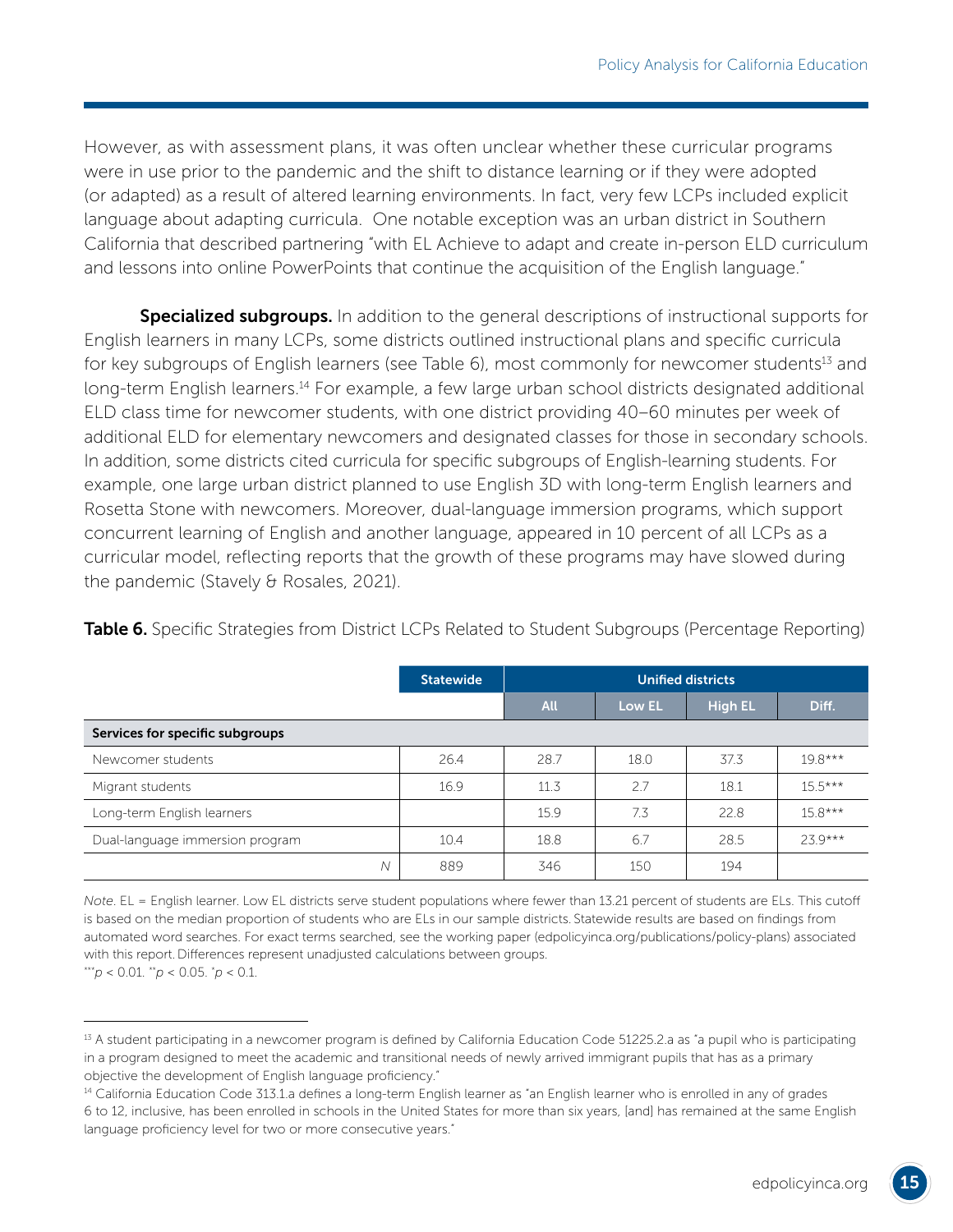

Our review of LCPs indicates that unified districts across California had instructional plans and curricula in place to serve English learners during the first full academic year of the pandemic, often prioritizing them in their strategies to support student learning. However, similar to prior findings, the descriptions included in LCPs do not provide enough detail to determine the extent to which curricula and instruction were adapted to support online learning or if districts were relying on a return to in-person schooling to serve English-learning students fully. Moreover, how much time was truly dedicated to ELD in distance or hybrid learning instruction or if ELD was integrated into online instructional time more broadly is unknown. Critical aspects defining the learning environment of English learners during 2020–21 are difficult to determine from LCPs, which only provide us with districts' plans and do not report how these plans were later implemented.

#### Integration of Assessment and Instruction

The integration of assessment and instruction is also critical for student learning, as evidenced by language included in SB-98, which directed districts to note specifically how they intended to accelerate learning progress based on students' assessment information. Results indicate that most districts described the use of assessments to inform instruction as well as intervention, revealing that 64 percent of unified districts planned to use diagnostic assessments (to determine students' current knowledge and skills), while 87 percent of LCPs noted that formative assessments (to monitor student learning as it occurs) would be used to evaluate student progress (see Table 3). The integration of assessment and instruction was especially evident in plans to serve English learners, as many districts described how assessment would be embedded in instructional programming or noted that student interactions with teachers and online tools would also serve as formative assessments. Some LCPs detailed how assessments would inform instruction, with one Sacramento-area district describing the use of Ellevation, a web-based software platform to support data analysis for English learners in the creation of individualized learning plans.

#### Supplemental Services

In addition to integrated and designated ELD instruction in the articulated curricula, many districts planned to offer supplemental services and programs to meet the specific needs of English learners during the pandemic. Table 7 presents the strategies outlined by unified districts. Not surprisingly, districts serving larger populations of English learners described more supplemental support than their counterparts. Although these services varied across LCPs, the most common included tutoring, office hours, and summer credit recovery programs.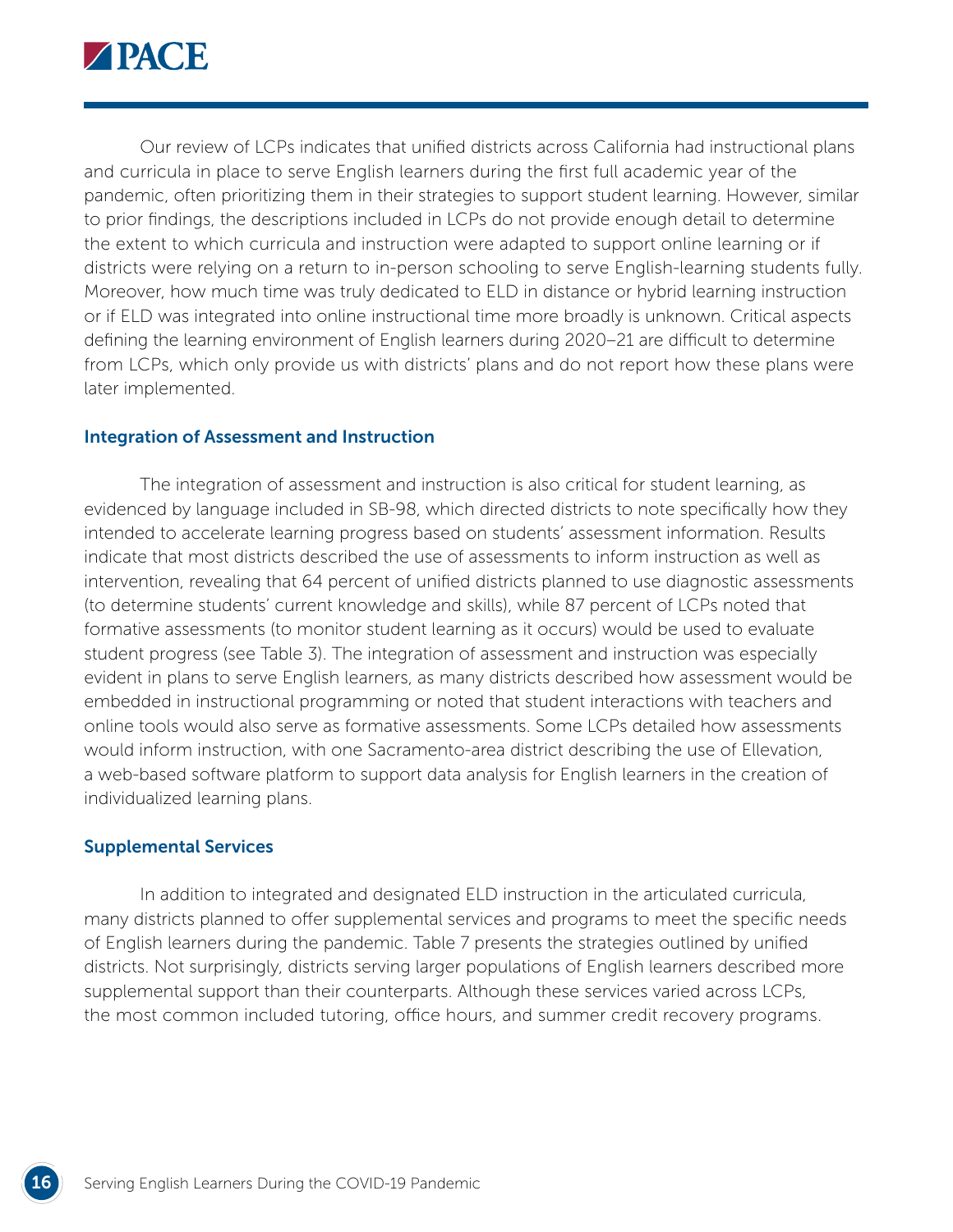**Table 7.** Specific Strategies from District LCPs Related to Supplemental Services (Percentage Reporting)

|                                   |            |        | <b>Unified districts</b> |           |
|-----------------------------------|------------|--------|--------------------------|-----------|
|                                   | <b>All</b> | Low EL | <b>High EL</b>           | Diff.     |
| <b>Supplemental services</b>      |            |        |                          |           |
| Office hours                      | 54.8       | 46.7   | 61.1                     | $13.8**$  |
| Tutoring services specific to ELs | 38.8       | 29.3   | 46.6                     | $17.3***$ |
| Ν                                 | 346        | 150    | 194                      |           |

*Note*. EL = English learner. Low EL districts serve student populations where fewer than 13.21 percent of students are ELs. This cutoff is based on the median proportion of students who are ELs in our sample districts. Statewide results are based on findings from automated word searches. For exact terms searched, see the working paper ([edpolicyinca.org/publications/policy-plans\)](http://edpolicyinca.org/publications/policy-plans) associated with this report. Differences represent unadjusted calculations between groups. \*\*\**p* < 0.01. \*\**p* < 0.05. \* *p* < 0.1.

**Tutoring.** In their efforts to support English learners' academic development, nearly 40 percent of unified districts planned to offer tutoring services specifically for students learning English. Tutoring services were often described as occurring through synchronous instruction for an individual student or group and provided by a bilingual paraprofessional, tutor, or volunteer. Some districts worked with nearby colleges to recruit tutors, while others relied on tutorial services embedded in online curricula or offered through third parties. For example, several districts indicated that tutoring services for English learners would be available through the APEX Learning program, while others reported using Paper, which provides 24-7 access to tutoring services in four languages (English, Spanish, French, and Mandarin). In most cases, tutoring was intended to occur synchronously during the school week, although it was often scheduled outside of regular school hours. For instance, some districts offered Saturday school as a learning intervention, with the LCP from one small unified district in the Central Valley noting that "school sites will offer online Saturday school intervention for students with significant learning loss" during which "teachers will focus on math, ELA, and ELD, with priority given to unduplicated students."15

**Office hours.** Office hours were another common supplemental service noted in LCPs, with 55 percent of unified districts planning to use this time to support the individual needs of all students, including English learners. In some cases, office hours could be considered an extension of small-group or individualized instruction, as a teacher or paraprofessional may be working with a small group of students on a specific skill or learning objective during this time. Moreover, office hours may also be held for families, as one urban district described organizing weekly office hours for "families to call in and share any comments, questions, or concerns" in three languages—English, Spanish, and Arabic.

<sup>&</sup>lt;sup>15</sup> As defined in California Education Code 2574(b)(2) and 42238.02(b)(1), unduplicated students refer to an unduplicated count of pupils who are (a) English learners, (b) eligible for free or reduced-price meals under the National School Lunch Program, or (c) youth in foster care.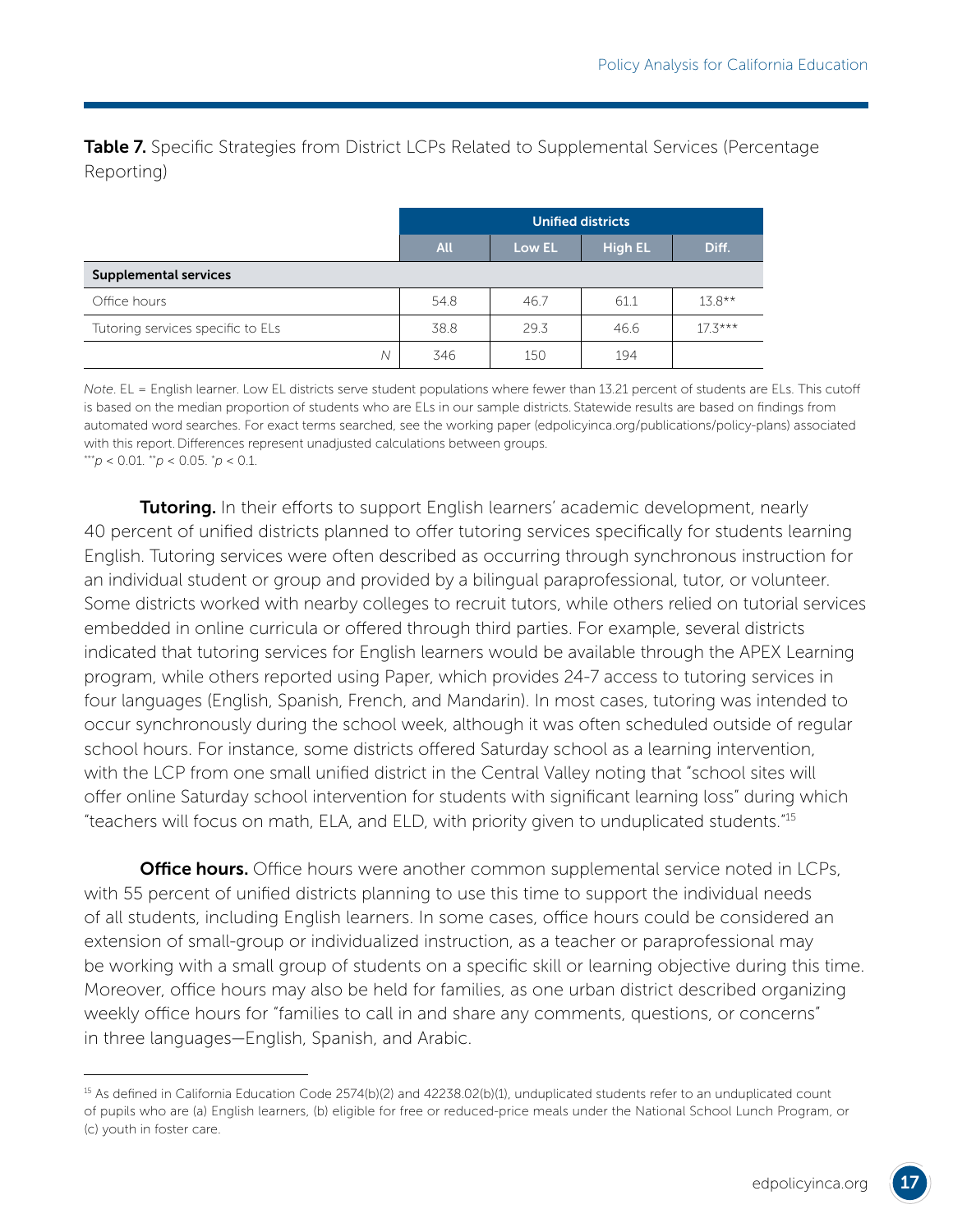

**Summer school.** In many LCPs, districts also highlighted their experiences and efforts to serve English-learning students with ELD instruction in summer 2020, during which schools implemented programs to address the learning loss resulting from unexpected school closures during the prior spring. Programs offered during this time typically involved credit recovery, intervention, or accelerated ELD. One district in the Central Valley reported implementing three separate programs over the summer: one for credit recovery, one to help at-risk students with the transition between middle school and high school, and a two-week academy for English learners to accelerate their English acquisition. Some districts made it clear that these programs were very successful in assisting English learners, with one Central Valley district reporting that 98 percent of their English-learning students advanced at least one level in written and oral proficiency.

Broadly, the reports on the implementation and success of districts' summer school programs in 2020 demonstrate districts' overall attentiveness to the larger concerns of learning loss, especially for students with specialized needs. Districts also described intentions to continue to offer supplemental schooling the following summer. For example, the LCP from one district in the Central Valley noted that "Summer School (K–8) will be offered to students that are showing learning gaps according to the **Star Assessment** [and] priority enrollment [will be] given to English learners" [emphasis added]. Similarly, a Los Angeles area district planned to offer summer school, or "extended summer distance learning," for students with demonstrated need based on assessment results.

While it was unclear whether districts' summer programs were designed in response to the pandemic and the potential learning loss experienced by students due to disruptions in schooling or were preexisting strategies to support English learners, SB-98 specifically allocated funding for "activities that directly support pupil academic achievement and mitigate learning loss related to COVID-19 school closures" [SB-98 § 110(d)], such as extending the instructional school year or offering additional academic or integrated support services. This suggests that, regardless of whether these programs were previously offered, districts potentially had access to the monetary resources required to support their implementation during the 2020–21 school year. This is particularly important given the potential of such strategies to affect students' educational trajectories more broadly, as articulated by one Central Valley district: "Credit recovery classes allow students to make up failed classes. … [T]hese actions support graduation rates and college and career readiness and have been instrumental in meeting the needs of unduplicated students."

The inclusion of supplemental services in LCPs indicates that districts aimed to meet—and often prioritized—the needs of English learners by providing additional instructional services both during and outside of regular school hours. While the quality of these services or the extent to which they were accessed by English learners is presently unknown, evidence from LCPs suggests that districts considered English-learning students at the forefront of their instructional plans.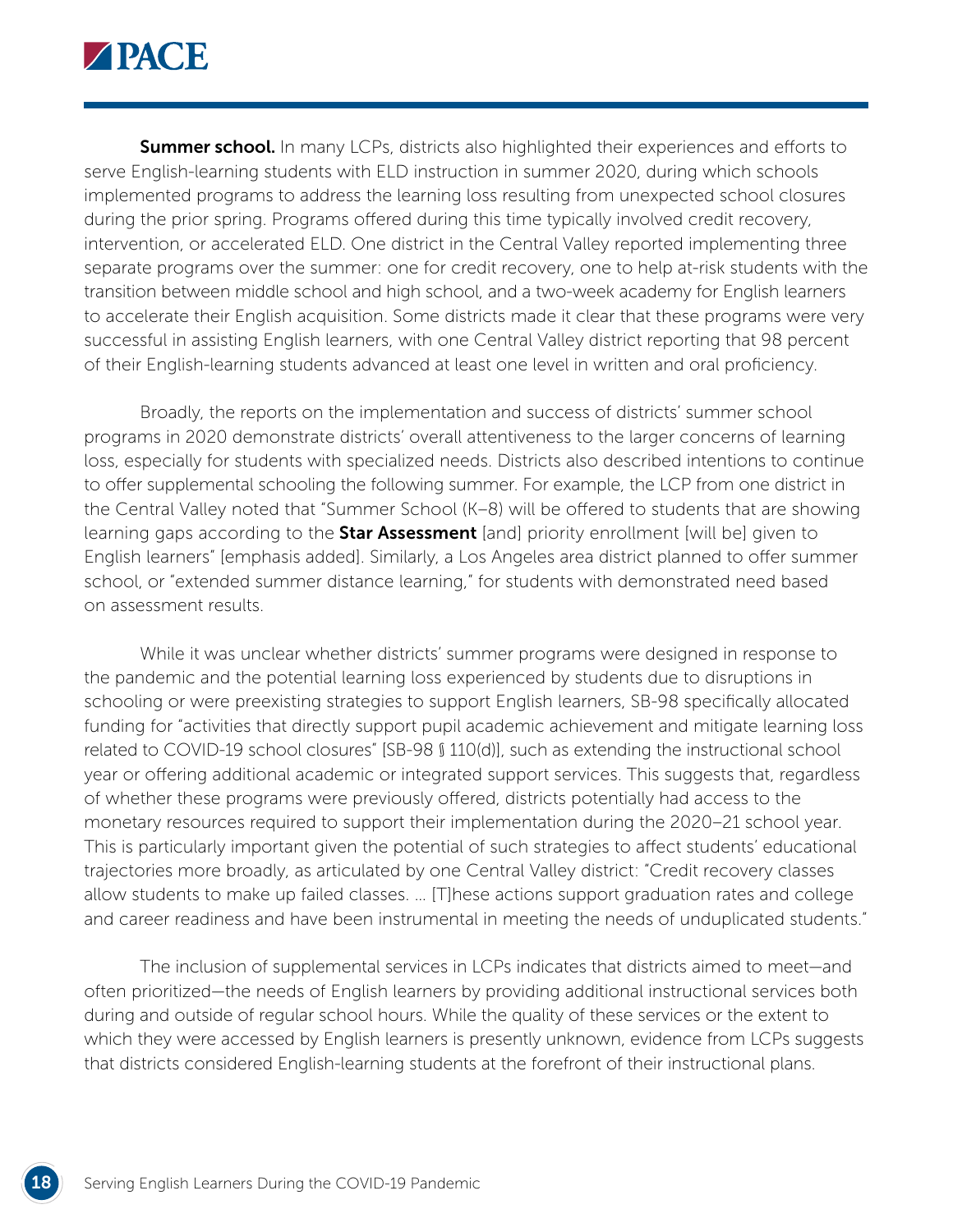#### Professional Development

PD and staff preparation were important elements in districts' distance learning plans, as nearly all LCPs noted PD opportunities for teachers as well as others in instructional roles (such as paraeducators) from in-house and third-party vendors to support instruction for Englishlearning students (see Table 8). In fact, 77 percent of unified districts noted that PD would be provided to teachers to support the instruction of English learners, with LCPs spotlighting PD sessions primarily focused on specific ELD curricula (for example, English 3D). Some districts also noted the planned implementation of a professional learning series to guide EL instruction, such as English Learner Roadmap Implementation for Systemic Excellence! (EL RISE!). Many of these trainings were guided by ELD specialists or coaches hired to ensure that English learners received targeted language support, instruction, and intervention unique to the distance learning environment. For example, one rural district described training that would be provided on targeted support strategies for English learners by an educational technology coach.

|            | Table 8. Specific Strategies from District LCPs Related to Professional Development (Percentage |
|------------|-------------------------------------------------------------------------------------------------|
| Reporting) |                                                                                                 |

|                                        | <b>Statewide</b> | <b>Unified districts</b> |        |                |           |
|----------------------------------------|------------------|--------------------------|--------|----------------|-----------|
|                                        |                  | <b>All</b>               | Low EL | <b>High EL</b> | Diff.     |
| <b>Professional development</b>        | 96.0             |                          |        |                |           |
| Teach in a remote-learning environment |                  | 99.7                     | 99.3   | 100.0          | 0.0       |
| Teach ELs during remote instruction    |                  | 77.2                     | 70.0   | 83.5           | $13.5***$ |
| N                                      | 889              | 346                      | 150    | 194            |           |

*Note*. PD = professional development; EL = English learner. Low EL districts serve student populations where fewer than 13.21 percent of students are ELs. This cutoff is based on the median proportion of students who are ELs in our sample districts. Statewide results are based on findings from automated word searches. For exact terms searched, see the working paper [\(edpolicyinca.org/publications/](http://edpolicyinca.org/publications/policy-plans) [policy-plans\)](http://edpolicyinca.org/publications/policy-plans) associated with this report.Differences represent unadjusted calculations between groups. \*\*\**p* < 0.01. \*\**p* < 0.05. \* *p* < 0.1.

Relatedly, PD opportunities often spotlighted the technological resources teachers would use during distance education, including devices and apps as well as assessment and instructional tools and online platforms, among others. Some districts employed online instructional tools that could be leveraged to develop the listening and speaking skills of English learners, even though these often were not specifically intended for English-learning students. For example, in one Kern County district, training would be provided in Flipgrid (a website that supports the facilitation of video discussion).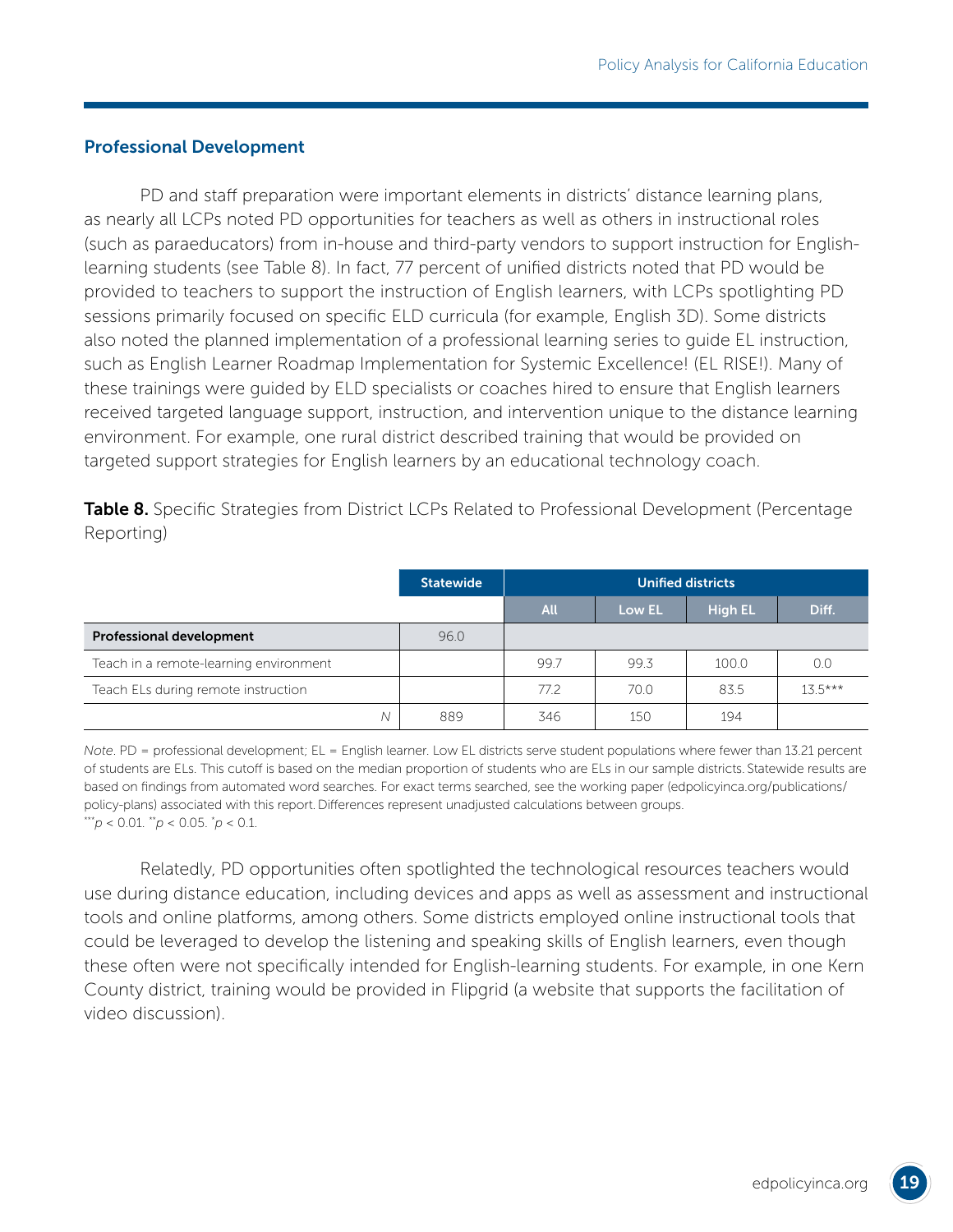

Although many LCPs noted that PD training would include sessions to support the instruction of English learners, specific strategies were often unclear, as districts provided limited details about planned training sessions or programs. For example, one Bay Area district noted: "Teachers have additional opportunities to further strengthen their skills and knowledge by participating in virtual conference-style staff development days that include offerings/sessions, such as … English Language Learner Tools and Supports." Similarly, a Los Angeles County district described offering "targeted PD on ELD strategies in distance learning." Despite teachers and staff largely having access to PD opportunities targeting English learners, this lack of detail makes it difficult to establish a comprehensive picture of district planning for distance education PD.

#### Communication and Familial Engagement

The physical closure of schools and the transition to distance learning and hybrid instruction models placed a tremendous responsibility on families for supporting and monitoring their children's schooling. As previously mentioned, many non-English-speaking families faced difficulty understanding communications about school operations, distance learning, and support services (Education Trust-West, n.d.; Parent Institute for Quality Education, 2020). Recognizing these challenges, many districts outlined strategies to engage and support the parents of English learners and ensure clear communication for the upcoming school year.

**Translation services.** Table 9 presents the translation services outlined by districts in their LCPs. More than 80 percent of unified districts reported providing translation services for parents. At minimum, most districts described sending translated letters and emails to families, often as part of a tiered reengagement plan. Additionally, several districts, and the families they serve, benefitted from the fact that Aeries, a K–12 platform, facilitates communication between districts/schools and students and parents in a user's preferred language. Other districts planned to use ParentSquare, a portal that automatically translates emails and text messages. Relatedly, a report recently published by Californians Together noted that while many districts ensured there were translation services for multilingual families, LCPs often failed to describe two-way communication strategies for non-English-speaking families (Williams & Buenrostro, 2021). Although our work affirms that translation services were almost all asynchronous and one-way, some districts took great strides to ensure smooth two-way communication between families and school personnel. For example, several districts described hosting virtual family meetings for parents to learn about school operations and services as well as to ask questions. In one instance, a Southern California district shifted its regular "Cafecitos" to a virtual format. Moreover, a few districts reported hiring professionals to mediate conversations between families and schools.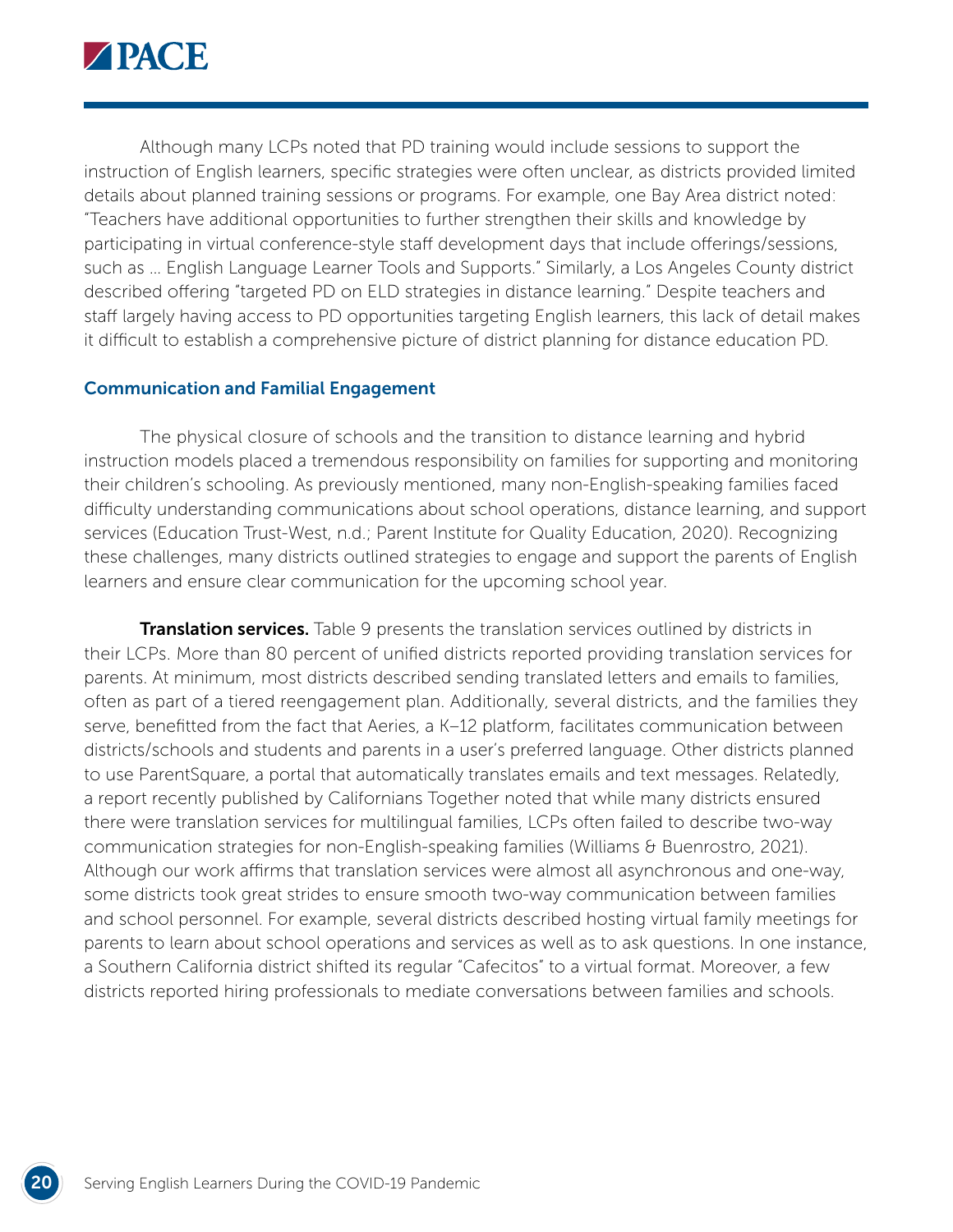**Table 9.** Specific Strategies from District LCPs Related to Translation Services (Percentage Reporting)

|                                   | <b>Statewide</b> | Unified districts |        |                |          |
|-----------------------------------|------------------|-------------------|--------|----------------|----------|
|                                   |                  | <b>All</b>        | Low EL | <b>High EL</b> | Diff.    |
| Linguistic/translation services   | 30.2             |                   |        |                |          |
| Translation services for parents  |                  | 81.2              | 78.0   | 84.5           | $8.2*$   |
| Translation services for students |                  | 54.5              | 40.0   | 66.3           | $278***$ |
| Ν                                 | 889              | 346               | 150    | 194            |          |

*Note*. EL = English learner. Low EL districts serve student populations where fewer than 13.21 percent of students are ELs. This cutoff is based on the median proportion of students who are ELs in our sample districts. Statewide results are based on findings from automated word searches. For exact terms searched, see the working paper ([edpolicyinca.org/publications/policy-plans\)](http://edpolicyinca.org/publications/policy-plans) associated with this report. Differences represent unadjusted calculations between groups.  $**'p < 0.01$ .  $*'p < 0.05$ .  $:p < 0.1$ .

**Technology support.** During remote instruction, the availability of technological devices and a stable internet connection were essential for instructional access. However, for many non-English-speaking families, this access was not readily available; in fact, prior to the pandemic, of the 1.4 million students who did not have access to either a computer or high-speed internet, 57 percent spoke a language other than English at home (Saucedo, 2021). SB-98 also mandated that districts describe how device and connectivity access would be provided to support distance learning for students [EDC 43509(f)(1)(B)(ii)], reflecting a focus on bridging a long-standing digital divide. Table 10 presents the strategies outlined in LCPs related to technological resources. Nearly all unified districts planned to provide devices (99.4 percent) like laptops or Chromebooks as well as assistance with internet connectivity (98.3 percent) through partnerships with providers or by offering hotspots to families. Importantly, about half of all unified districts prioritized English learners in the distribution of these supports.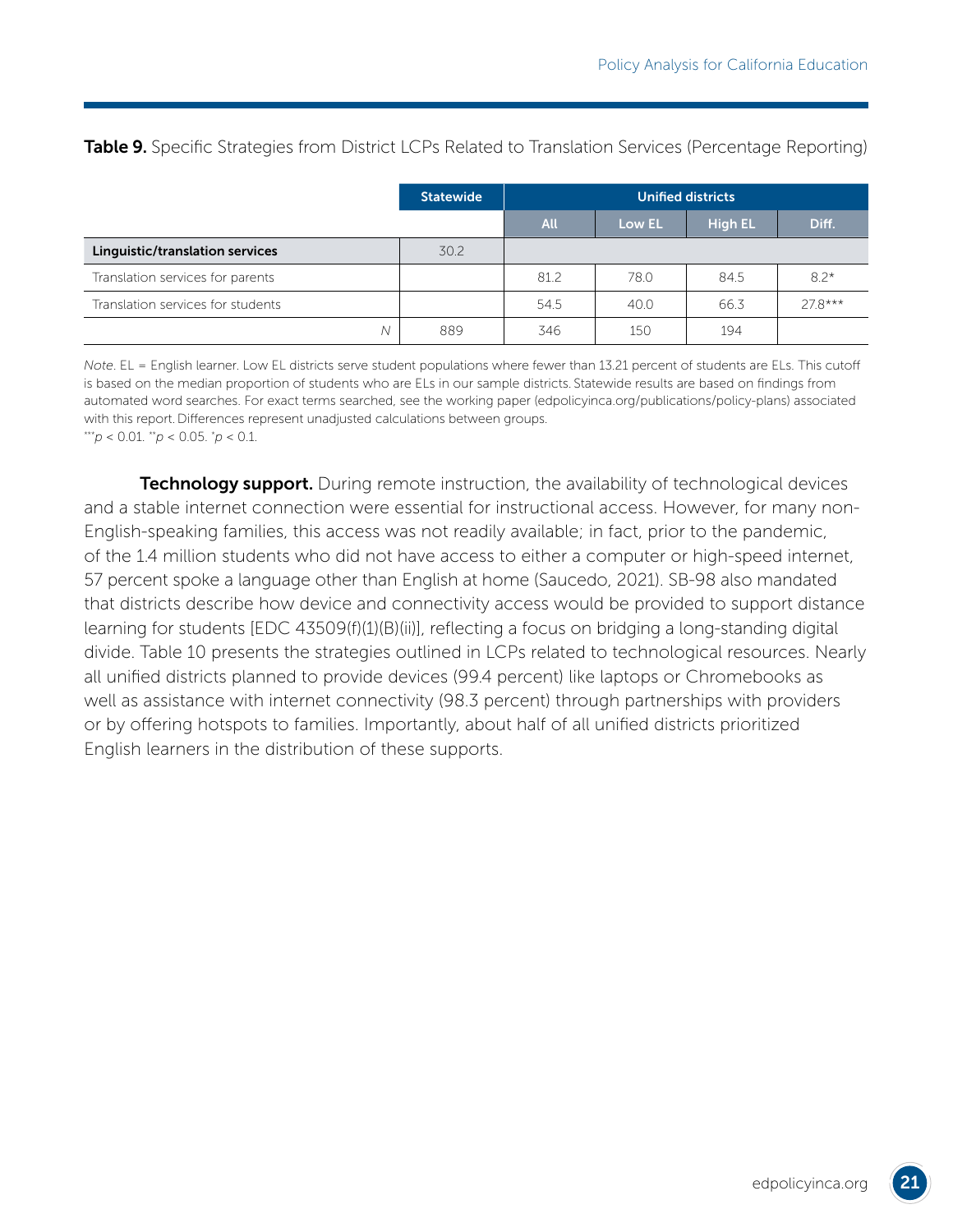

**Table 10.** Specific Strategies from District LCPs Related to Technological Resources (Percentage Reporting)

|                                       | <b>Statewide</b> | <b>Unified districts</b> |        |                |       |
|---------------------------------------|------------------|--------------------------|--------|----------------|-------|
|                                       |                  | <b>All</b>               | Low EL | <b>High EL</b> | Diff. |
| <b>Technological devices</b>          | 93.0             |                          |        |                |       |
| Support or subsidy offered in general |                  | 99.4                     | 100.0  | 99.0           | 0.0   |
| Any student can receive a device      |                  | 96.0                     | 96.7   | 95.4           | 0.2   |
| Priority given in distribution        |                  | 68.0                     | 70.0   | 67.0           | 3.4   |
| By grade level                        |                  | 3.5                      | 2.0    | 4.6            | 2.7   |
| For English learners                  |                  | 49.3                     | 51.3   | 48.5           | 3.2   |
| For students with disabilities        |                  | 6.9                      | 6.0    | 7.7            | 1.7   |
| Internet connectivity                 | 92.0             |                          |        |                |       |
| Support or subsidy offered in general |                  | 98.3                     | 99.3   | 97.4           | 1.0   |
| Priority given in distribution        |                  | 73.8                     | 77.3   | 71.6           | 6.0   |
| By grade level                        |                  | 0.9                      | 1.3    | 0.5            | 0.8   |
| For English learners                  |                  | 50.4                     | 50.0   | 51.5           | 1.1   |
| For students with disabilities        |                  | 6.3                      | 5.3    | 7.2            | 1.8   |
| N                                     | 889              | 346                      | 150    | 194            |       |

*Note*. EL = English learner. Low EL districts serve student populations where fewer than 13.21 percent of students are ELs. This cutoff is based on the median proportion of students who are ELs in our sample districts. Statewide results are based on findings from automated word searches. For exact terms searched, see the working paper ([edpolicyinca.org/publications/policy-plans\)](http://edpolicyinca.org/publications/policy-plans) associated with this report. Differences represent unadjusted calculations between groups.

Beyond increases in availability of devices and broadband services, navigating technology setups and online learning resources may have continued to challenge non-English-speaking families. To support this, many districts provided technology support in parents' primary languages, which could take multiple forms, including asynchronous tutorials, multilingual webinars, and support hubs in multiple languages. For example, one Bay Area district hosted a "Student and Family Distance Learning Hub," which provided access to bilingual support staff in addition to tutorials and resources in English and Spanish. Similarly, a few districts created multilingual tech hotlines and websites to support families.

As SB-98 required districts to engage with the families of English learners through languageinclusive outreach efforts, districts endeavored to communicate with families by providing information in multiple languages as well as offering opportunities for two-way communication. Moreover, the technological support districts planned to offer reasserts the idea that efforts were made to improve both access and equity. Yet, as suggested by Williams and Buenrostro (2021), occasions for shared communication between school personnel and families in students' home languages may have been too few, and access to these services varied greatly across unified districts.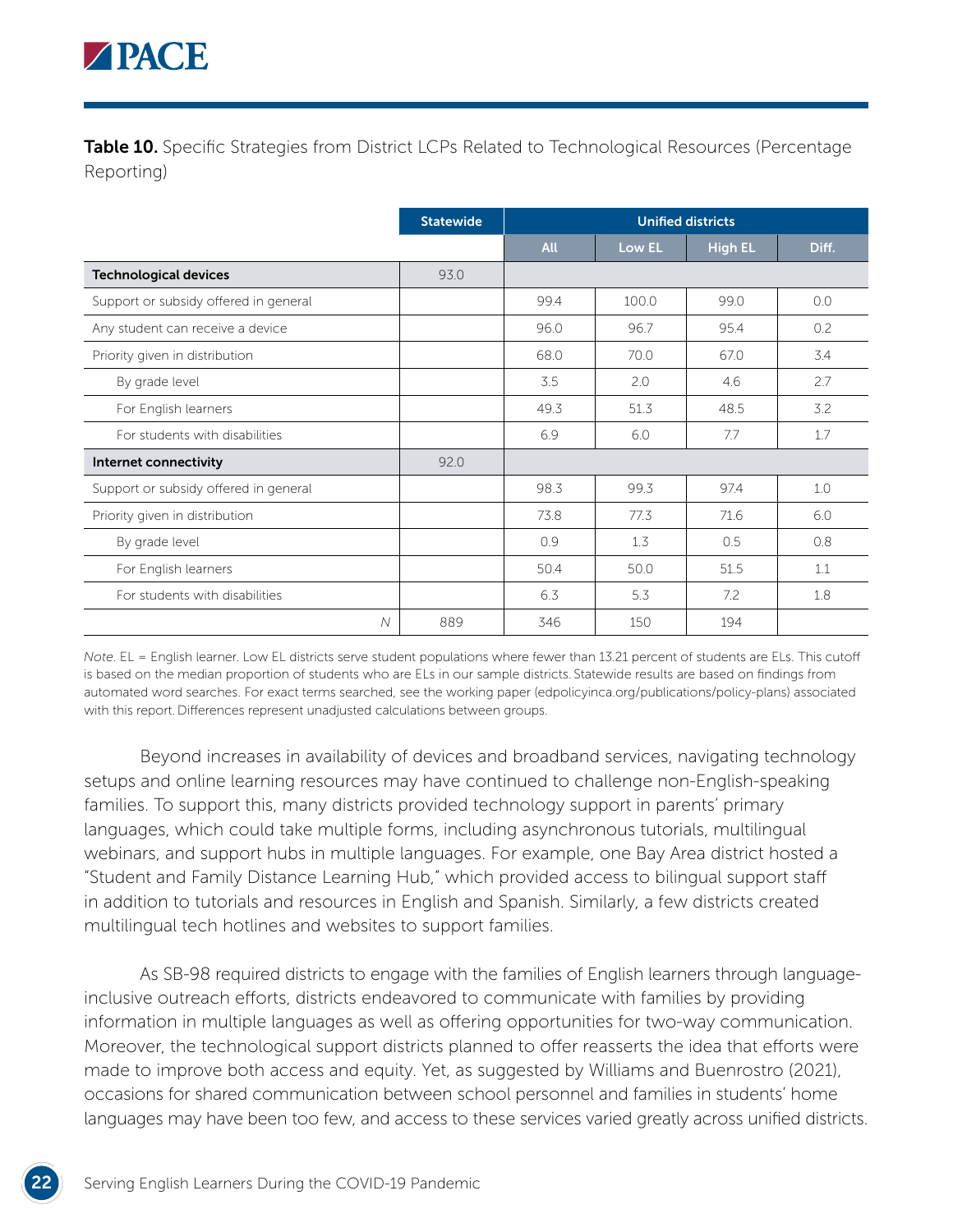## Implications and Questions

The LCPs mandated by SB-98 document the policies and practices to support English learners that emerged in local planning during a nontraditional school year. Findings reveal that districts communicated intentions to ensure access to instruction, evaluate student progress, provide ELD services, offer supplemental educational services to mitigate learning loss, and engage with families. However, the limited detail provided in most districts' plans made it difficult to determine the extent to which LCPs led to greater access to instruction and resources, engaged students and families appropriately and effectively, and improved (or at least stabilized) student learning. Further, the findings from this research point only to what was planned, not what was later implemented nor what could and should have been done.

Although this report serves as an essential record of how California school districts planned to respond to the tremendous challenges associated with nearly universal school closures and the prolonged suspension of in-person instruction, lingering questions remain. Education leaders must continue to wrestle with these questions to realize the intentions of SB-98 fully and secure equitable access to quality learning opportunities for all students in the state, particularly English learners. Careful consideration of these questions is crucial for district and school leaders as they plan and implement educational programs, policymakers as they look to induce action and accountability on the part of educators, and researchers as they work to understand the impacts of policies and educational programs.

#### Implications for School Leaders

Despite the intentions to adapt instruction and services during distance learning conveyed in their plans, districts' LCPs lacked detail and specificity. This echoes the results from an earlier analysis of district LCAPs, which found that few districts had outlined promising practices or asset-based approaches to English learner education even prior to the pandemic (Lavadenz et al., 2018). There was little evidence that plans for the 2020–21 school year differed from educational programming in previous years. Moreover, some districts completely omitted plans for distance learning or described plans that relied exclusively on in-person instruction. This limited detail effectively conceals many of the critical elements that make up the learning context provided for English learners and raises questions about the extent to which districts used the LCP process and the pandemic context more broadly—to evaluate prior educational strategies and test new approaches to engage and serve English learners and their families.

As the LCP development process closely paralleled that of the LCAP—which districts have completed since 2014 and returned to in 2021–22—LEAs must continue to consider their practices (or lack thereof) critically and guard against replicating ineffective approaches in subsequent plans and actions. Therefore, as schools reopen and educators are faced with the scars of the pandemic, both on themselves and the students they serve, opportunities abound to reimagine the schooling experience for English learners. Schools need to develop strategies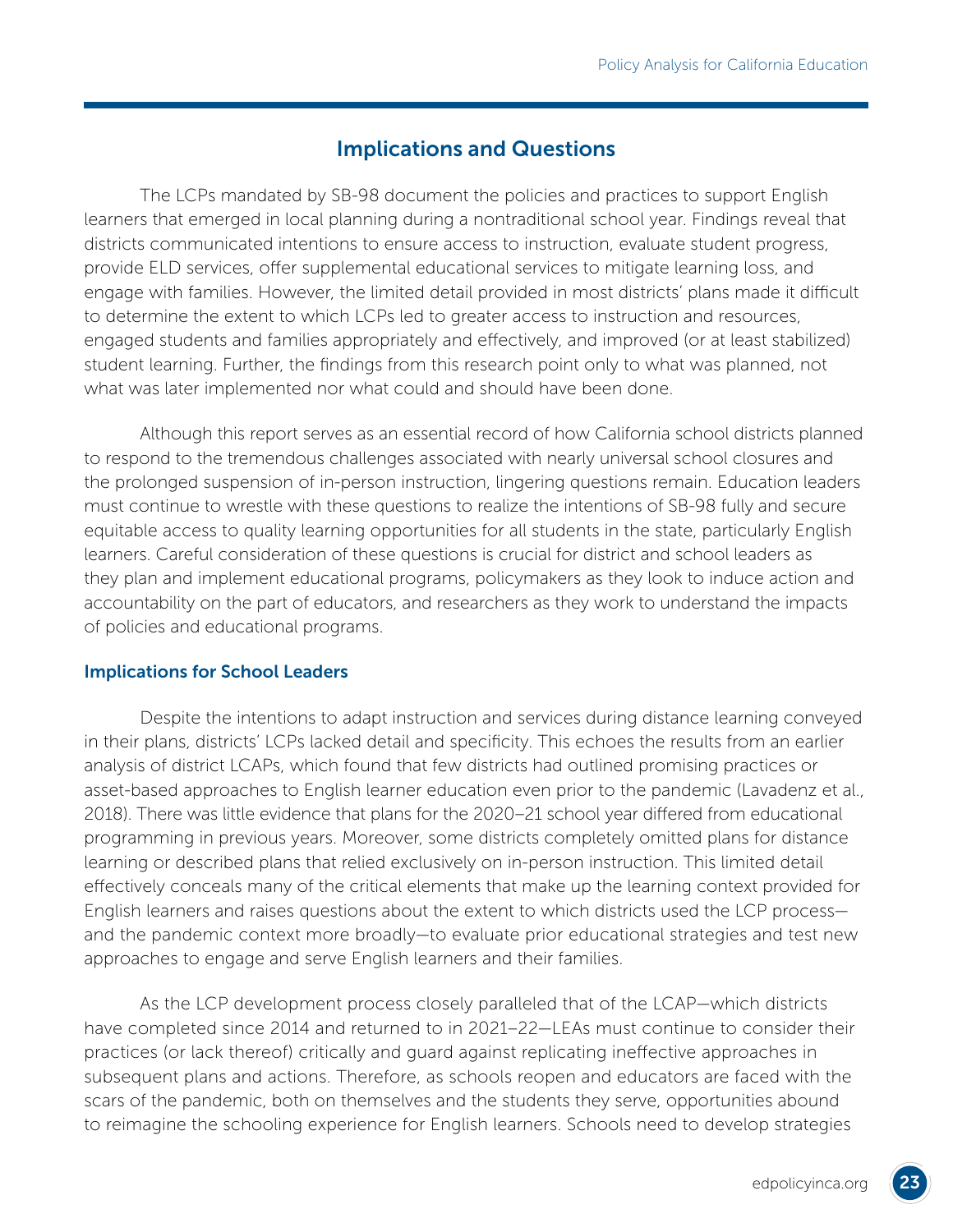

for engaging in authentic and meaningful two-way communication with students and families. Educators need to find ways to provide remote instruction that is synchronous and teacher led, not relying solely on online services from outside vendors who do not intimately know the students they are serving. We need to continue to assess students in virtual settings and through online mediums. We must also use those assessment results to evaluate student progress in language development and academic learning and build instruction specifically tailored to students' individual needs. Finally, we need to ensure that our best intentions translate to implementation fidelity and improved student experiences and outcomes.

#### Policy Considerations

Although districts were directed by state policy to consider English learners and incorporate ELD in their LCPs, SB-98 offered limited specification for how this should be done or what exactly these plans should include. This open-ended policy language may have been intentional, providing districts with the opportunity to determine what works best for their students and their community; however, as circumstances continued to change, clearer guidance may have better supported district and school leaders during the planning process. Future policy could thus consider outlining specific strategies and services for English learners that would ensure their availability and access across the state. It is important to identify the particular supports and resources English learners need, how these can best be provided during distance learning, and the potential challenges that may arise in implementation. Such policy considerations are critical as we move towards recovery from a global pandemic so that LEAs are better prepared to ensure learning continuity in the event of another crisis.

Further, as SB-98 was intended to hold schools accountable for meeting the needs of the most underserved students during the pandemic, it is difficult to ascertain whether the legislative requirements around planning actually induced and encouraged the actions needed on the ground. This may reflect the planning tools (that is, the template) associated with district LCPs. District plans that used the LCP template directly aligned with the priorities outlined in SB-98; however, using a structured document for planning may have also affected the shape and form of the plans themselves. Moreover, presently no mechanism exists within the state to examine critically the implementation of LCPs (or districts' standard planning document, the LCAP), limiting awareness of the specific strategies enacted at the local level to support student learning from year to year. Given that plans garner meaning in relation to their application, this prompts the need for a system in which districts reflect on their actions and investments in contrast with those they intended to put into practice to understand (a) why plans may have changed and (b) how future policy could better support districts in securing and supporting their needs. While the system has previously contended with disconnects between legislative requirements, district plans, and actual execution, as we move towards recovery, we must also grapple with how best to make planning meaningful for those implementing the plans. We must also reconsider the existing mechanisms through which education policy is made and with which schools are held accountable and identify ways to measure the outcomes we seek rather than the inputs we can mandate.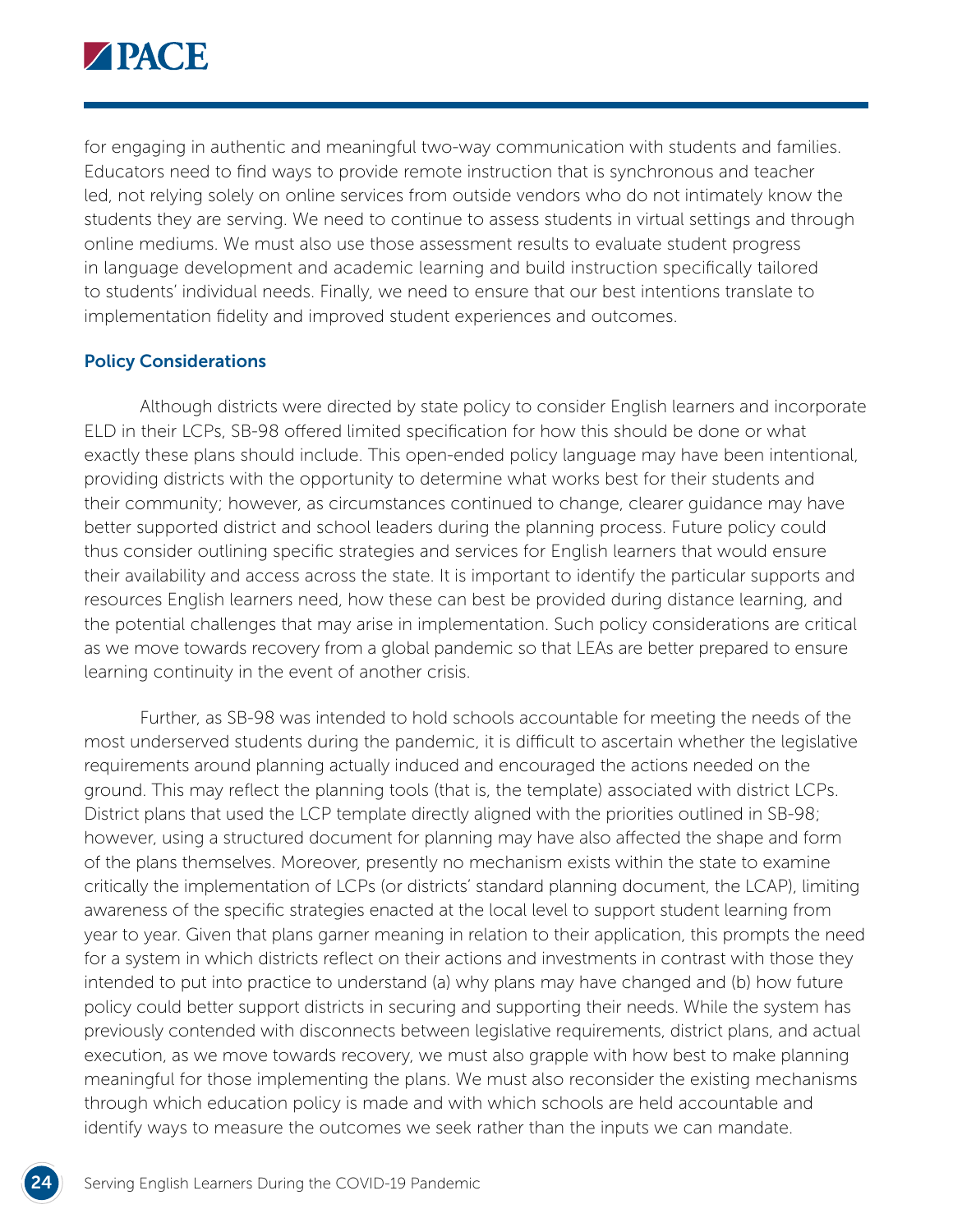#### Directions for Future Research

Despite the fact that having districts create LCPs provided a means with which to evaluate the depth of districts' plans for distance learning and understand how the needs of English learners in particular would be met, the effectiveness of these strategies in providing quality services to English learners cannot be measured through LCPs. To resolve key questions about the efficacy and equity of policies for English learner education specified in districts' plans, future research will need to compare English learner outcomes across districts that articulated varying plans for meeting these students' needs during the pandemic. Quantitative researchers should work to link student-level administrative data to the district-level policy data we summarize in this report<sup>16</sup> to investigate the short- and long-term outcomes associated with the learning supports English learners were provided during the 2020–21 school year. Such work will be necessary to identify the policies and practices that were most and least effective in supporting these students during a period of prolonged remote instruction. At the same time, we currently lack detailed information regarding LCP policy diffusion and implementation by educators in California school districts. Therefore, future qualitative researchers should examine whether, how, and to what extent K–12 administrators and teachers were aware of their districts' LCP policies and were prepared to put them into practice during pandemic-induced school closures. Results from this line of research will be critical to future efforts aimed at improving policy creation, communication, and implementation.

## **Reflections**

Although the challenges of meeting the unique needs of English learners and their families are not new, the pandemic exposed the depth of these challenges and the cascading inequities present in both our school systems and society at large. This analysis distills the organizational and instructional strategies and services included in the plans from nearly 900 public school districts. We aim to inform education leaders as they continue to adapt policy and practice to ensure that English-learning students are able to access quality instruction as we enter a postpandemic recovery. Limited detail in districts' plans, however, introduce additional unknowns about the educational experience English learners contended with during the 2020–21 school year and how this has shaped their academic and personal development. As we face yet another school year marred by the uncertainties of an evolving pandemic context and new challenges with in-person schooling, education stands upon a precipice of opportunity to not only reimagine its embedded systems but rebuild them on a more equitable foundation.

<sup>&</sup>lt;sup>16</sup> Data collected from district LCPs summarized in this report are available to download at [edpolicyinca.org/publications/policy-plans.](http://edpolicyinca.org/publications/policy-plans)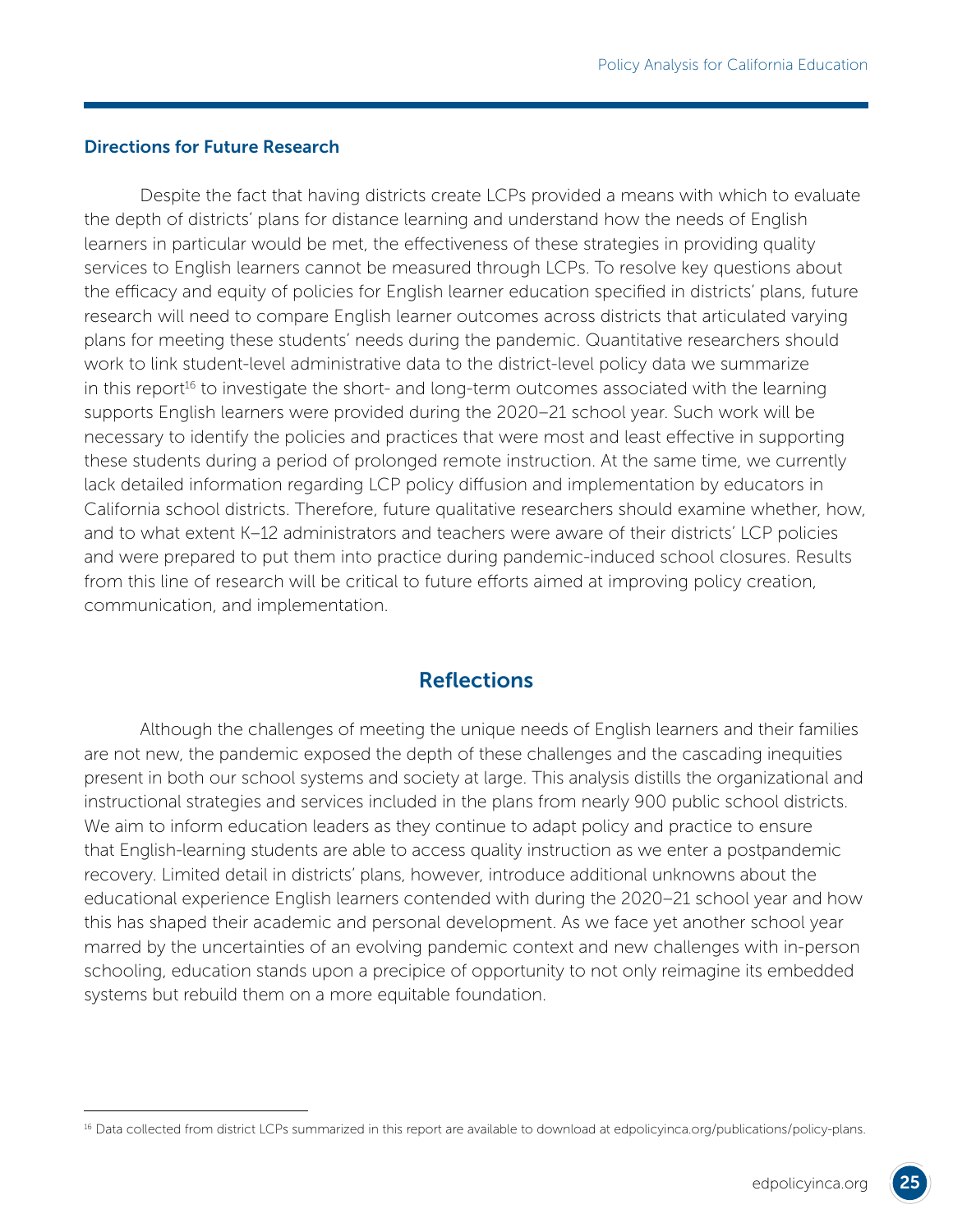

## References

- Advocates for Children of New York. (2021, April). *Disparities in attendance during COVID-19.* [advocatesforchildren.org/sites/default/](http://advocatesforchildren.org/sites/default/files/library/policy_brief_attendance_disparities_covid_41421) [files/library/policy\\_brief\\_attendance\\_disparities\\_covid\\_41421.pdf](http://advocatesforchildren.org/sites/default/files/library/policy_brief_attendance_disparities_covid_41421)
- Callahan, R., Wilkinson, L., & Muller, C. (2010). Academic achievement and course taking among language minority youth in U.S. schools: Effects of ESL placement. *Educational Evaluation and Policy Analysis 32*(1): 84–117. [doi.org/10.3102/0162373709359805](https://doi.org/10.3102%2F0162373709359805) Education Data Partnership. (2021). *California public schools.* [ed-data.org/state/CA](http://www.ed-data.org/state/CA)
- Education Trust-West. (n.d.). *California parent poll: COVID-19 and school closures.* [west.edtrust.org/ca-parent-poll-covid-19-and](https://west.edtrust.org/ca-parent-poll-covid-19-and-school-closures)[school-closures](https://west.edtrust.org/ca-parent-poll-covid-19-and-school-closures)
- Fry, R. (2007, June 6). How far behind in math and reading are English language learners? [Report]. Pew Research Center. [pewresearch.org/hispanic/2007/06/06/how-far-behind-in-math-and-reading-are-english-language-learners](https://www.pewresearch.org/hispanic/2007/06/06/how-far-behind-in-math-and-reading-are-english-language-learners/)
- Gao, N., Hill, L., & LaFortune, J. (2021, April). *Distance learning strategies in California schools.* Public Policy Institute of California. [ppic.org/wp-content/uploads/distance-learning-strategies-in-california-schools-april-2021.pdf](https://www.ppic.org/wp-content/uploads/distance-learning-strategies-in-california-schools-april-2021.pdf)
- Grissom, J. B. (2004, July 30). Reclassification of English learners. *Education Policy Analysis Archives, 12*(36). [epaa.asu.edu/epaa/v12n36](http://epaa.asu.edu/epaa/v12n36/)
- Hamilton, L. S., Grant, D., Kaufman, J. H., Diliberti, M., Schwartz, H. L., Hunter, G. P., Setodji, C. M., & Young, C. J. (2020). *COVID-19*  and the state of K-12 schools: Results and technical documentation from the spring 2020 American educator panels *COVID-19 surveys.* RAND Corporation. [rand.org/pubs/research\\_reports/RRA168-1.html](https://www.rand.org/pubs/research_reports/RRA168-1.html)
- Henderson, M., Houston, D., Peterson, P., & West, M. (2021). What American families experienced when COVID-19 closed their schools. *Education Next 21*(1), 22–31. [educationnext.org/what-american-families-experienced-when-covid-19-closed-their-schools](https://www.educationnext.org/what-american-families-experienced-when-covid-19-closed-their-schools/)
- Hill, L. E., Weston, M., & Hayes, J. M. (2014, January). *Reclassification of English learners in California.* Public Policy Institute of California. [ppic.org/wp-content/uploads/rs\\_archive/pubs/report/R\\_114LHR.pdf](http://ppic.org/wp-content/uploads/rs_archive/pubs/report/R_114LHR.pdf)
- Johnson, S. (2021, May 4). Hundreds of thousands of California students won't take statewide standardized tests this spring. *EdSource*. [edsource.org/2021/hundreds-of-thousands-of-california-students-wont-take-statewide-standardized-teststhis-spring/654123](https://edsource.org/2021/hundreds-of-thousands-of-california-students-wont-take-statewide-standardized-teststhis-spring/654123)
- Kamenetz, A. (2020, May 27). *Survey shows big remote learning gaps for low-income and special needs children.* NPR. [npr.org/](https://www.npr.org/sections/coronavirus-live-updates/2020/05/27/862705225/survey-shows-big-remote-learning-gaps-for-low-income-and-special-needs-children) [sections/coronavirus-live-updates/2020/05/27/862705225/survey-shows-big-remote-learning-gaps-for-low-income-and](https://www.npr.org/sections/coronavirus-live-updates/2020/05/27/862705225/survey-shows-big-remote-learning-gaps-for-low-income-and-special-needs-children)[special-needs-children](https://www.npr.org/sections/coronavirus-live-updates/2020/05/27/862705225/survey-shows-big-remote-learning-gaps-for-low-income-and-special-needs-children)
- Kraft, M. A., & Simon, N. S. (2020). *Teachers' experiences working from home during the COVID-19 pandemic*. Upbeat. [f.hubspotusercontent20.net/hubfs/2914128/Upbeat%20Memo\\_Teaching\\_From\\_Home\\_Survey\\_June\\_24\\_2020.pdf](https://f.hubspotusercontent20.net/hubfs/2914128/Upbeat%20Memo_Teaching_From_Home_Survey_June_24_2020.pdf)
- Kurtz, H. (2020, April 10). National survey tracks impact of coronavirus on schools: 10 key findings from latest EdWeek survey. *Education Week*. [edweek.org/ew/articles/2020/04/10/national-survey-tracks-impact-of-coronavirus-on.html](https://www.edweek.org/ew/articles/2020/04/10/national-survey-tracks-impact-of-coronavirus-on.html)
- Lavadenz, M., Armas, E., & Hodge, S. J. (2018). *Masking the focus on English learners: The consequences of California's accountability system dashboard results on year 4 local control and accountability plans (LCAPs).* Californians Together. [californianstogether.org/wp-content/uploads/2018/08/21007-LCAP-Report-Web-1.pdf](https://californianstogether.org/wp-content/uploads/2018/08/21007-LCAP-Report-Web-1.pdf)
- Parent Institute for Quality Education. (2020). *Lifting up voices: CA families in cycle of poverty, English learner, and immigrant.*  [piqe.org/wp-content/uploads/2020/05/FINAL-LIFTING-UP-VOICES.pdf](https://www.piqe.org/wp-content/uploads/2020/05/FINAL-LIFTING-UP-VOICES.pdf)
- Pier, L., Christian, M., Tymeson, H., & Meyer, R. H. (2021, June). *COVID-19 impacts on student learning: Evidence from interim assessments in California* [Report]*.* Policy Analysis for California Education. [edpolicyinca.org/publications/covid-19-impacts](https://edpolicyinca.org/publications/covid-19-impacts-student-learning)[student-learning](https://edpolicyinca.org/publications/covid-19-impacts-student-learning)
- Reardon, S. F., Doss, C., Gagné, J., Gleit, R., Johnson, A., & Sosina, V. (2018, September). *Getting down to facts II: A portrait of educational outcomes in California* [Technical report]. Policy Analysis for California Education. [gettingdowntofacts.com/](http://gettingdowntofacts.com/publications/portrait-educational-outcomes-california) [publications/portrait-educational-outcomes-california](http://gettingdowntofacts.com/publications/portrait-educational-outcomes-california)
- Romero, K. (2021). *Rising to the challenge: Districts innovating to address equity across Los Angeles County*. The Greater LA Education Foundation. [greaterlaedfund.org/wp-content/uploads/2021/03/GLA-rising-to-the-challenge-031921-Single.pdf](https://www.greaterlaedfund.org/wp-content/uploads/2021/03/GLA-rising-to-the-challenge-031921-Single.pdf)
- Santibañez, L., & Guarino, C. (2020, October). *The effects of absenteeism on academic and social-emotional outcomes: Lessons for COVID-19* [Policy brief]*.* Policy Analysis for California Education. [edpolicyinca.org/publications/effects-absenteeism](https://edpolicyinca.org/publications/effects-absenteeism-academic-and-social-emotional-outcomes)[academic-and-social-emotional-outcomes](https://edpolicyinca.org/publications/effects-absenteeism-academic-and-social-emotional-outcomes)
- Saucedo, E. (2021, January). *Distance learning & the digital divide: Opportunity gaps grow for California K-12 students* [Fact sheet]. California Budget & Policy Center. [calbudgetcenter.org/wp-content/uploads/2021/01/FS-Digital-Divide.pdf](http://calbudgetcenter.org/wp-content/uploads/2021/01/FS-Digital-Divide.pdf)
- Stavely, Z., & Rosales, B. M. (2021, June 1). California bilingual programs ready to grow after slowing during pandemic*. EdSource*. [edsource.org/2021/california-bilingual-programs-ready-to-grow-after-slowing-during-pandemic/655455](http://edsource.org/2021/california-bilingual-programs-ready-to-grow-after-slowing-during-pandemic/655455)
- Sugarman, J., & Geary, C. (2018, August). *English learners in California: Demographics, outcomes, and state accountability policies*  [Fact sheet]. Migration Policy Institute. [migrationpolicy.org/sites/default/files/publications/EL-factsheet2018-California\\_Final.pdf](https://www.migrationpolicy.org/sites/default/files/publications/EL-factsheet2018-California_Final.pdf)
- Sugarman, J., & Lazarín, M. (2020, September). *Educating English learners during the COVID-19 pandemic: Policy ideas for states and school districts* [Policy brief]*.* Migration Policy Institute. [migrationpolicy.org/sites/default/files/publications/mpi-english](http://migrationpolicy.org/sites/default/files/publications/mpi-english-learners-covid-19-final.pdf)[learners-covid-19-final.pdf](http://migrationpolicy.org/sites/default/files/publications/mpi-english-learners-covid-19-final.pdf)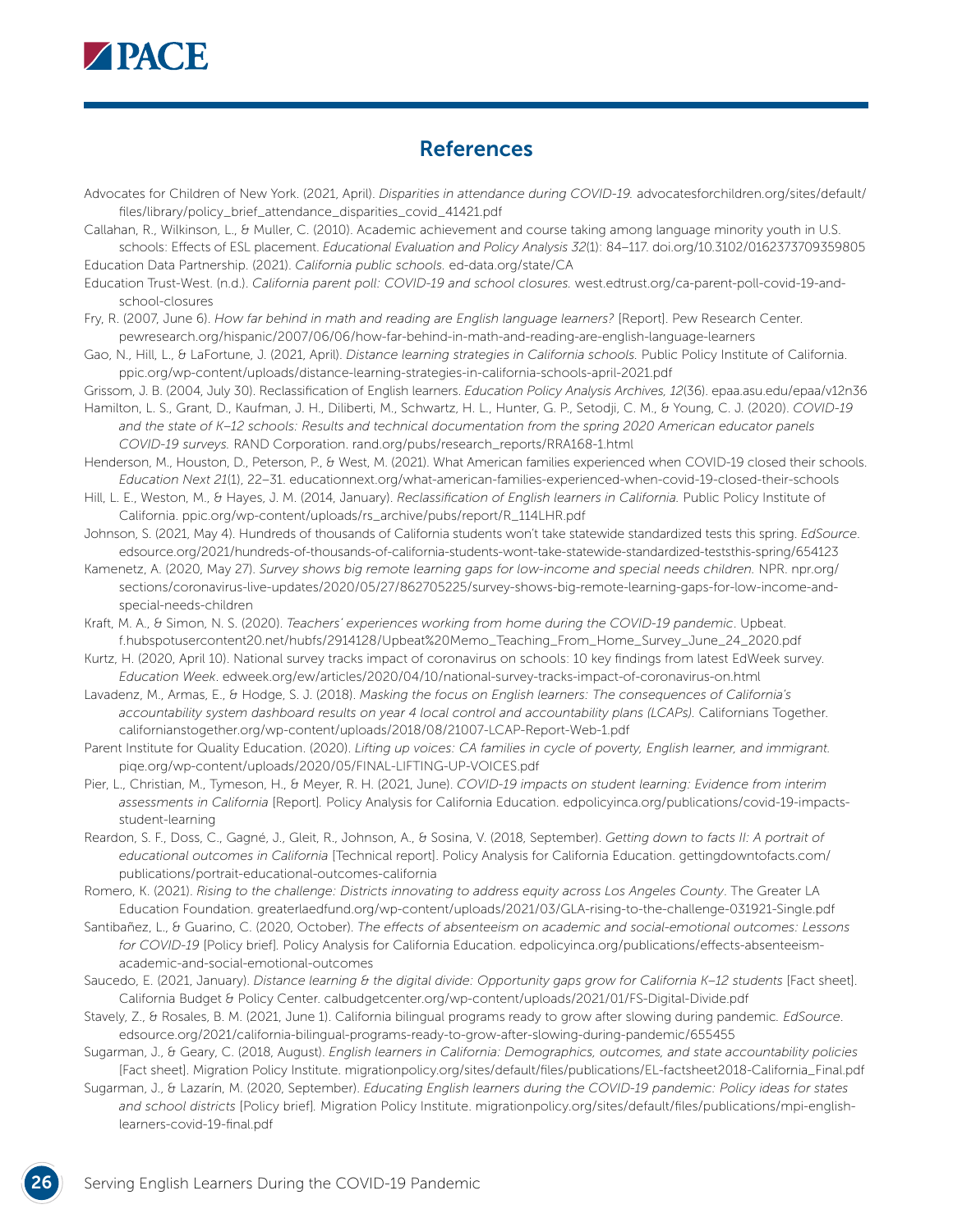- Umansky, I. M. (2016). To be or not to be EL: An examination of the impact of classifying students as English learners. *Educational Evaluation and Policy Analysis*, *38*(4): 714–737. [doi.org/10.3102/0162373716664802](https://doi.org/10.3102%2F0162373716664802)
- Umansky, I. M., & Reardon, S. F. (2014). Reclassification patterns among Latino English learner students in bilingual, dual immersion, and English immersion classrooms. *American Educational Research Journal 51*(5): 879–912. [doi.org/10.3102/0002831214545110](https://doi.org/10.3102%2F0002831214545110)
- U.S. Department of Education. (2016, September 23). *Non-regulatory guidance: English learners and Title III of the Elementary and Secondary Education Act (ESEA), as amended by the Every Student Succeeds Act (ESSA).* [www2.ed.gov/policy/elsec/leg/essa/](https://www2.ed.gov/policy/elsec/leg/essa/essatitleiiiguidenglishlearners92016.pdf) [essatitleiiiguidenglishlearners92016.pdf](https://www2.ed.gov/policy/elsec/leg/essa/essatitleiiiguidenglishlearners92016.pdf)
- Vizcarra, C. (2020, June 24). *Communities of practice: Participant survey results.* Californians Together. [californianstogether.org/](https://www.californianstogether.org/communities-of-practice-participant-survey-results) [communities-of-practice-participant-survey-results](https://www.californianstogether.org/communities-of-practice-participant-survey-results)
- West, M. R., & Lake, R. (2021, July). How much have students missed academically because of the pandemic? A review of the *evidence to date* [Report]*.* Center on Reinventing Public Education. [crpe.org/publications/how-much-have-students-missed](https://www.crpe.org/publications/how-much-have-students-missed-academically-because-pandemic-review-evidence-date)[academically-because-pandemic-review-evidence-date](https://www.crpe.org/publications/how-much-have-students-missed-academically-because-pandemic-review-evidence-date)
- Williams, C. P. (2020, September 1). *School closures and English learners: A review of COVID-19 operations written reports.* Californians Together. [californianstogether.app.box.com/s/bktwfcbv8kj4bqqjn3gdflpcumau18um](https://californianstogether.app.box.com/s/bktwfcbv8kj4bqqjn3gdflpcumau18um)
- Williams, C. P., & Buenrostro, M. (2021, March 17). *Teaching and learning during uncertain times: A review of learning continuity and attendance plans* [Report]*.* Californians Together. [californianstogether.org/lcpreport](https://www.californianstogether.org/lcpreport/)

## Author Biographies

**Sherrie Reed** is the executive director of the California Education Lab in the School of Education at the University of California, Davis. Her research interests include education policy, specifically accountability, school choice, school finance, college readiness, and career technical education. Prior to her current role, Reed worked in K–12 education as a teacher, administrator, and school developer for more than 20 years.

Alexandria Hurtt is a postdoctoral scholar in the School of Education at the University of California, Davis, and has worked with the California Education Lab since 2016. Her research interests include college access and readiness, particularly in terms of literacy, and the effect of education systems on historically underrepresented students.

**Jacob Hibel** is an associate professor in the Department of Sociology, codirector of the Center for Poverty and Inequality Research, and director of the California Public Education Policy Analysis Lab at the University of California, Davis. His research and teaching focus on issues related to education, child development, social stratification, immigration, and quantitative research methods.

**David Garrett** is a junior specialist at UC Davis Center for Mind and Brain and a former undergraduate research assistant with the California Education Lab. He earned a bachelor's degree in psychology from the University of California, Davis, and is interested in research related to human behavior, cognition, and neuroscience.